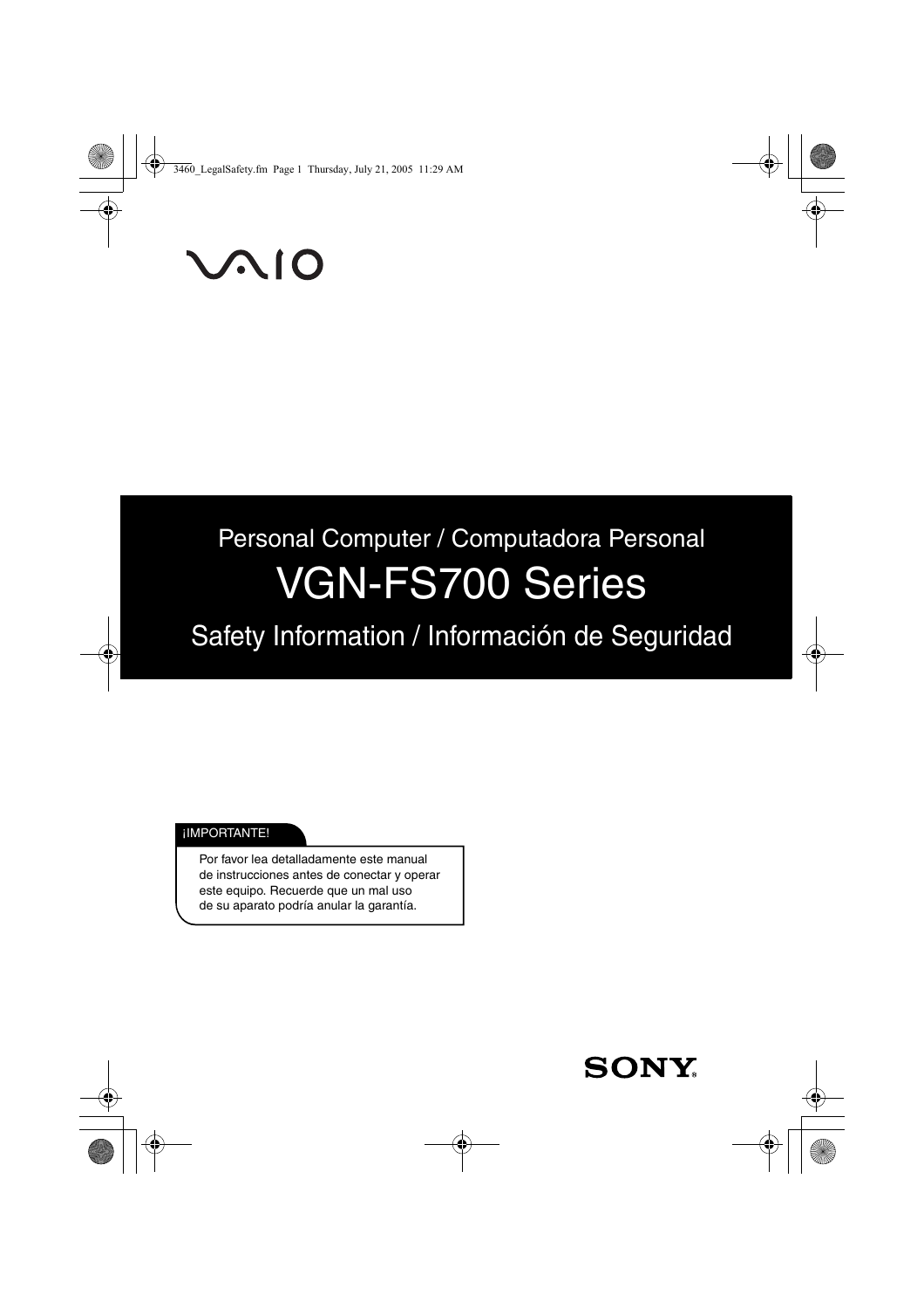3460\_LegalSafety.fm Page 2 Thursday, July 21, 2005 11:29 AM

# *For customers in USA and Canada*

#### *Notice*

© 2005 Sony Electronics Inc. Reproduction in whole or in part without written permission is prohibited. All rights reserved. This manual and the software described herein, in whole or in part, may not be reproduced, translated, or reduced to any machine-readable form without prior written approval.

SONY ELECTRONICS INC. PROVIDES NO WARRANTY WITH REGARD TO THIS MANUAL, THE SOFTWARE, OR OTHER INFORMATION CONTAINED HEREIN AND HEREBY EXPRESSLY DISCLAIMS ANY IMPLIED WARRANTIES OF MERCHANTABILITY OR FITNESS FOR ANY PARTICULAR PURPOSE WITH REGARD TO THIS MANUAL, THE SOFTWARE, OR SUCH OTHER INFORMATION. IN NO EVENT SHALL SONY ELECTRONICS INC. BE LIABLE FOR ANY INCIDENTAL, CONSEQUENTIAL, OR SPECIAL DAMAGES, WHETHER BASED ON TORT, CONTRACT, OR OTHERWISE, ARISING OUT OF OR IN CONNECTION WITH THIS MANUAL, THE SOFTWARE, OR OTHER INFORMATION CONTAINED HEREIN OR THE USE THEREOF.

SONY CANNOT WARRANT THAT THE FUNCTIONS DESCRIBED IN THIS GUIDE WILL BE UNINTERRUPTED OR ERROR-FREE. SONY ALSO ASSUMES NO RESPONSIBILITY, AND SHALL NOT BE LIABLE FOR ANY DAMAGES TO, OR VIRUSES THAT MAY INFECT, YOUR COMPUTER EQUIPMENT, OR OTHER PROPERTY ON ACCOUNT OF YOUR ACCESS TO, USE OF, OR BROWSING IN ANY DESCRIBED WEB SITE, OR YOUR DOWNLOADING OF ANY MATERIALS, DATA, TEXT, IMAGES, VIDEO, OR AUDIO FROM ANY DESCRIBED WEB SITE. WEB SITE INFORMATION IS OBTAINED FROM VARIOUS SOURCES AND MAY BE INACCURATE. COPIES OF COPYRIGHTED INFORMATION MAY ONLY BE MADE FOR LEGALLY PERMISSIBLE PURPOSES.

Sony Electronics Inc. reserves the right to make any modification to this manual or the information contained herein at any time without notice. The software described herein is governed by the terms of a separate user license agreement.

This product contains software owned by Sony and licensed by third parties. Use of such software is subject to the terms and conditions of license agreements enclosed with this product. Some of the software may not be transported or used outside the United States. Software specifications are subject to change without notice and may not necessarily be identical to current retail versions.

Certain product(s) included with this computer may include features such as copy protection and content management technology. USE OF THE SOFTWARE PRODUCT(S) REQUIRES AGREEMENT TO APPLICABLE END USER AGREEMENTS AND FULL COMPLIANCE WITH APPLICABLE PRODUCT ACTIVATION PROCEDURES. Product activation procedures and privacy policies will be detailed during initial launch of the software product(s), or upon certain reinstallations of the software product(s), or reconfigurations of the computer, and may be completed by Internet or telephone (toll charges may apply).

Updates and additions to software may require an additional charge. Subscriptions to online service providers may require a fee and credit card information. Financial services may require prior arrangements with participating financial institutions.

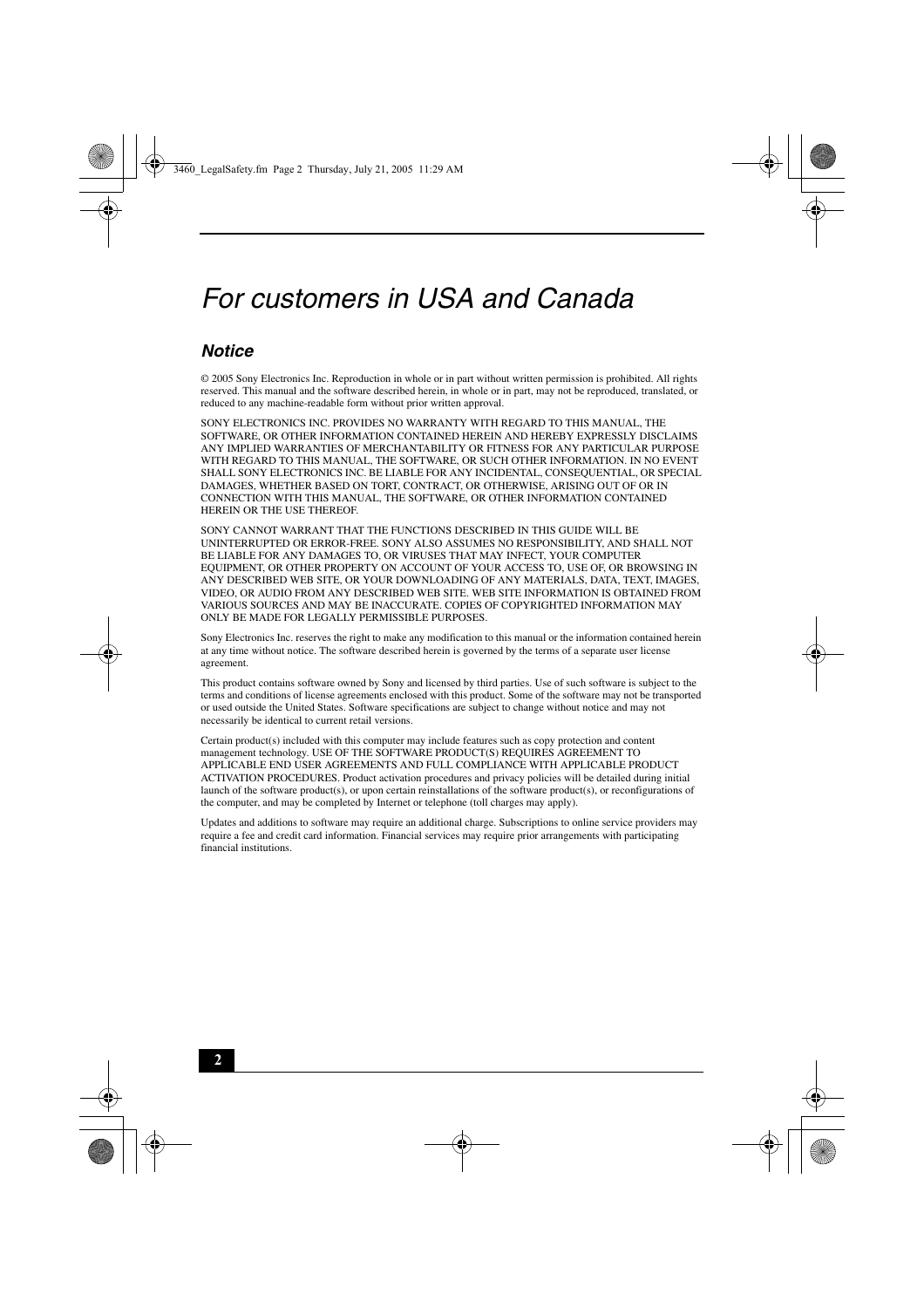3460\_LegalSafety.fm Page 3 Thursday, July 21, 2005 11:29 AM

**Important information for Canadian customers:** Your new VAIO computer includes certain software versions or upgrades, and Internet services or offers that are available to U.S. customers only.

Sony, VAIO, the VAIO logo, VAIO Digital Studio, VAIO Media, VAIO Media Music Server, VAIO Media Photo Server, VAIO Media Video Server, Click to DVD, CLIÉ, DVgate Plus, Handycam, MagicGate, Memory Stick, the Memory Stick logo, OpenMG, MICROMV, SonicStage, ImageStation, ATRAC3, and i.LINK are trademarks or registered trademarks of Sony.

Intel and Pentium are trademarks or registered trademarks of the Intel Corporation. Microsoft, Windows, and the Windows logo are trademarks or registered trademarks of the Microsoft Corporation. PS/2 is a registered trademark of the IBM Corporation.

All other trademarks are trademarks or registered trademarks of their respective owners.

As an ENERGY STAR® Partner, Sony Corporation has determined that this product meets the ENERGY STAR® guidelines for energy efficiency.

The International ENERGY STAR® Office Equipment Program is an international program that promotes energy saving through the use of computers and other office equipment. The program backs the development and dissemination of products with functions that effectively reduce energy consumption. It is an open system in which business proprietors can participate voluntarily. The targeted products are office equipment such as computers, displays, printers, facsimiles and copiers. Their standards and logos are uniform among participating nations. ENERGY STAR is a U.S. registered trademark of the Environmental Protection Agency.



The Wireless LAN functionality, which is incorporated into selected models only, has passed Wi-Fi certification and complies with the interoperability specifications established by WFA (Wi-Fi Alliance).

Reverse engineering or disassembly is prohibited.

i.LINK is a trademark of Sony used only to designate that a product contains an IEEE 1394 connection. The i.LINK connection may vary, depending on the software applications, operating system, and compatible i.LINK devices. All<br>products with an i.LINK connection may not communicate with each other. Please refer to the documentation th came with your compatible i.LINK device for information on operating conditions and proper connection. Before connecting compatible i.LINK PC peripherals to your system, such as a CD-RW or hard disk drive, confirm their operating system compatibility and required operating conditions. All other trademarks are trademarks of their respective owners.

#### *End User / Product Activation Requirements*

Certain software product(s) included with this computer may include features such as copy protection and content management technology. Use of the software product(s) requires agreement to applicable end user agreements and full compliance with applicable product activation procedures. Product activation procedures and privacy policies will be detailed during initial launch of the software product(s), or upon certain reinstallations of the software product(s) or reconfiguration of the computer, and may be completed by Internet or telephone (toll charges may apply).

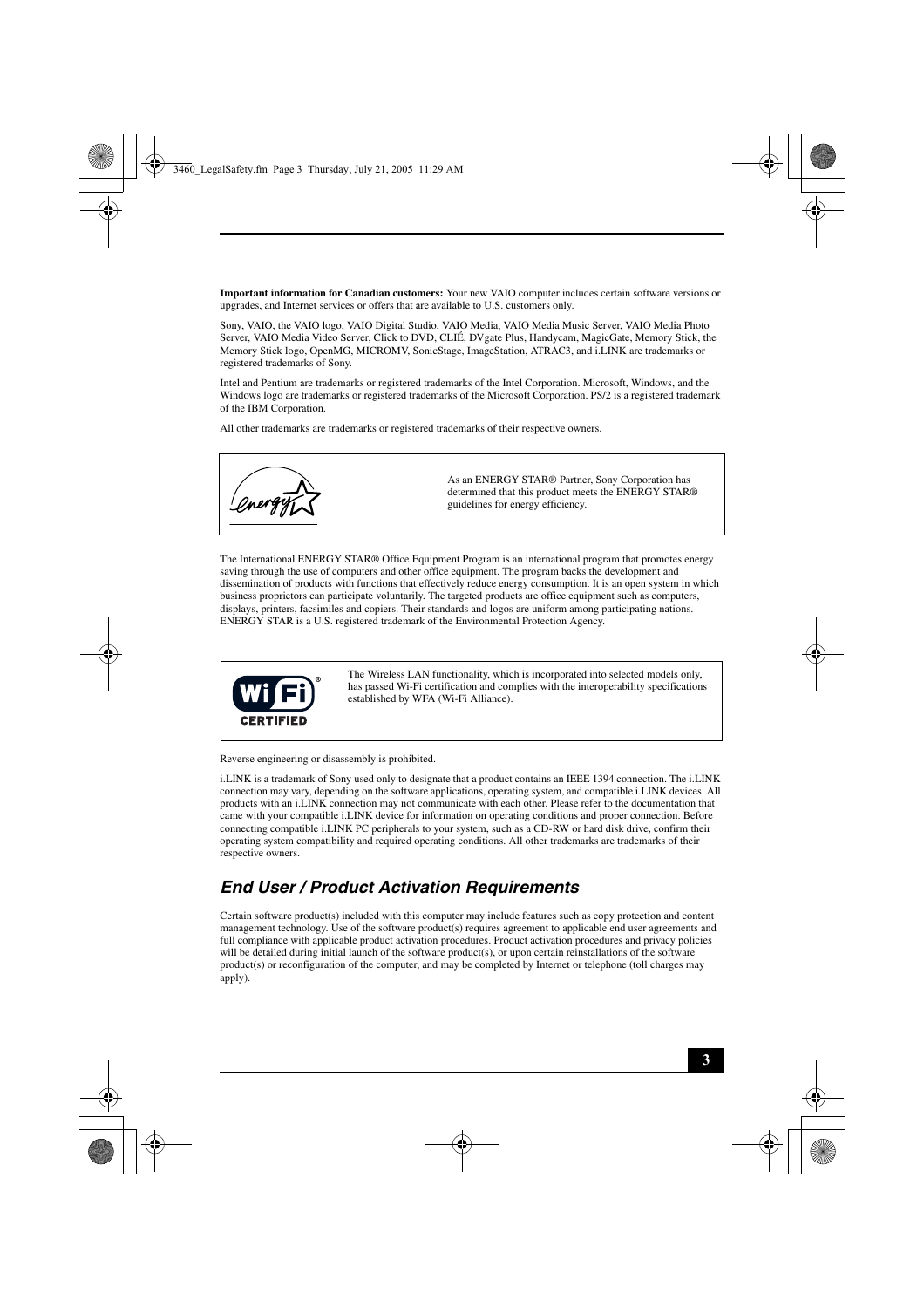3460\_LegalSafety.fm Page 4 Thursday, July 21, 2005 11:29 AM

#### *Owner's Record*

The model number and serial number are located on the back panel of your Sony VAIO® computer. Record the model and serial number in the space provided here, and keep in a secure location. Refer to the model and serial numbers when you call your Sony Service Center.

| Model Number:  |  |
|----------------|--|
| Serial Number: |  |

#### *Safety Information and Caution*

Your computer's installed optical drives may vary, depending on the system configuration you have purchased. See the online specifications sheet for details on your installed optical drives. For questions regarding your product or for the Sony Service Center nearest you, visit the Sony Online Support Web site at http://www.sony.com/pcsupport.

- ❑ To prevent fire or shock hazard, do not expose your computer to rain or moisture.
- ❑ To avoid electrical shock, do not open the cabinet. Refer servicing to qualified personnel only.
- ❑ Never install modem or telephone wiring during a lightning storm.
- $\Box$  Never install telephone jacks in wet locations unless the jack is specifically designed for wet locations.
- ❑ Never touch uninsulated telephone wire or terminals unless the telephone line has been disconnected at the network interface.
- ❑ Use caution when installing or modifying telephone lines.
- ❑ Avoid using the modem during an electrical storm.
- □ Do not use the modem or a telephone to report a gas leak in the vicinity of the leak.
- ❑ The socket outlet shall be installed near the equipment and shall be easily accessible
- ❑ i.LINK, PC Card, and USB connectors are not supplied with Limited Power Sources.
- ❑ To prevent possible damage to your computer during transportation, first attach any supplied connector covers and slot protectors in their appropriate locations, and secure the battery pack in the battery bay.
- ❑ Do not use or store your computer in a location subject to: Heat sources, such as radiators or air ducts; direct sunlight; excessive dust; moisture or rain; mechanical vibration or shock; strong magnets or speakers that are not magnetically shielded; ambient temperature higher than 95°F (35°C) or less than 40°F (5°C); and high humidity.
- ❑ This computer is designed to operate only with genuine Sony batteries.
- ❑ Do not use wireless LAN on hospital premises. Doing so may cause medical devices to malfunction.
- ❑ Do not use wireless LAN on an aircraft, as doing so may cause the aircraft's equipment to malfunction.
- ❑ If using wireless LAN near a pacemaker, make sure it is at least 9 inches (22cm) away from the pacemaker.
- ❑ Sony is not responsible for any interference that you may experience or that may be caused when operating this device.

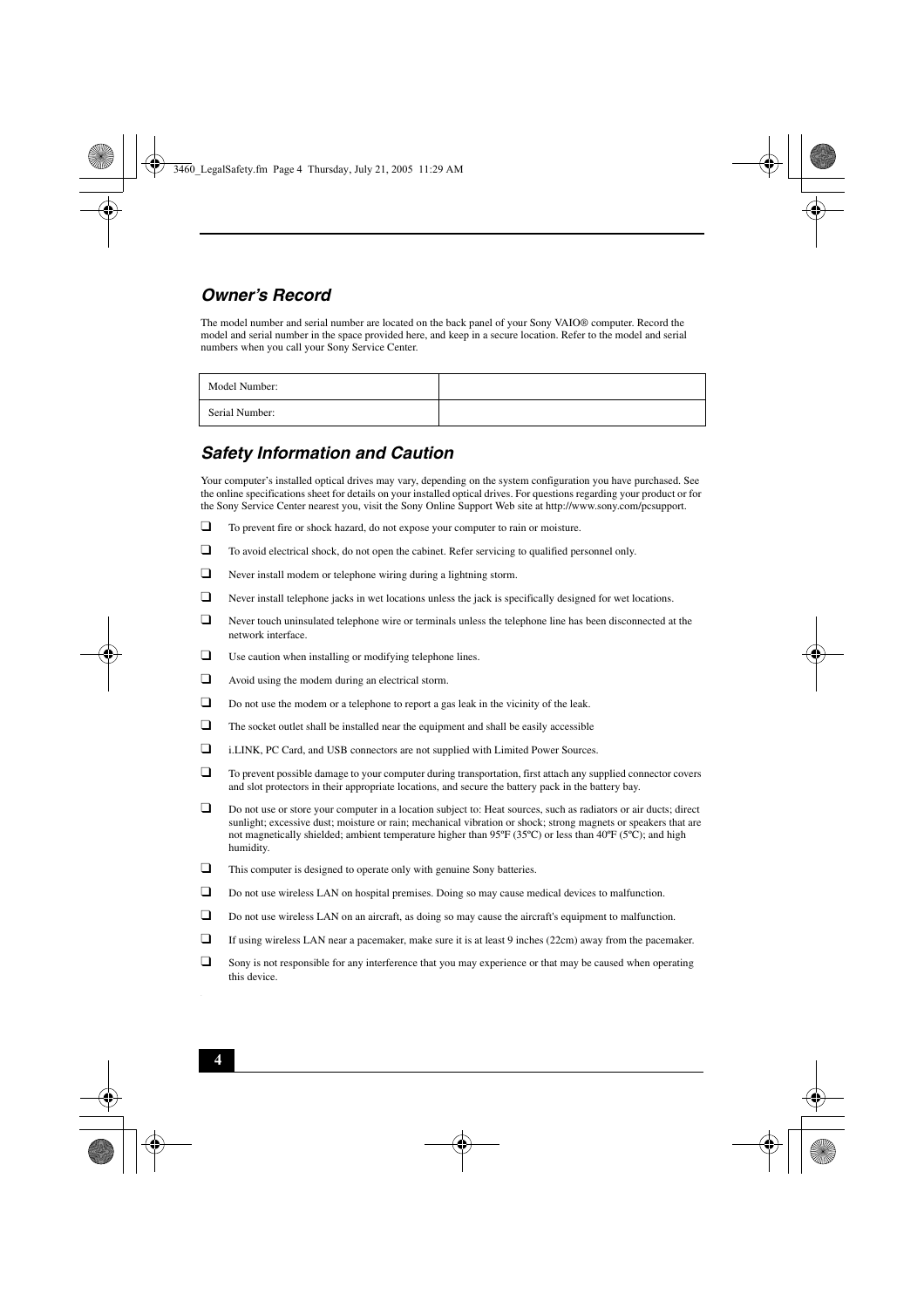

Only use Wireless LAN indoors when using it with IEEE 802.11a (5 GHz).

#### **Wireless LAN Security**

Creating security settings for the Wireless LAN is extremely important. Sony assumes no responsibility for any security problems that may arise from the use of the Wireless LAN.

If you have questions about this product, you can write to the Sony Customer Information Service Center at 12451 Gateway Blvd., Ft. Myers, FL 33913 or find Sony Customer Service on the Web at:

http://www.sony.com/pcsupport.

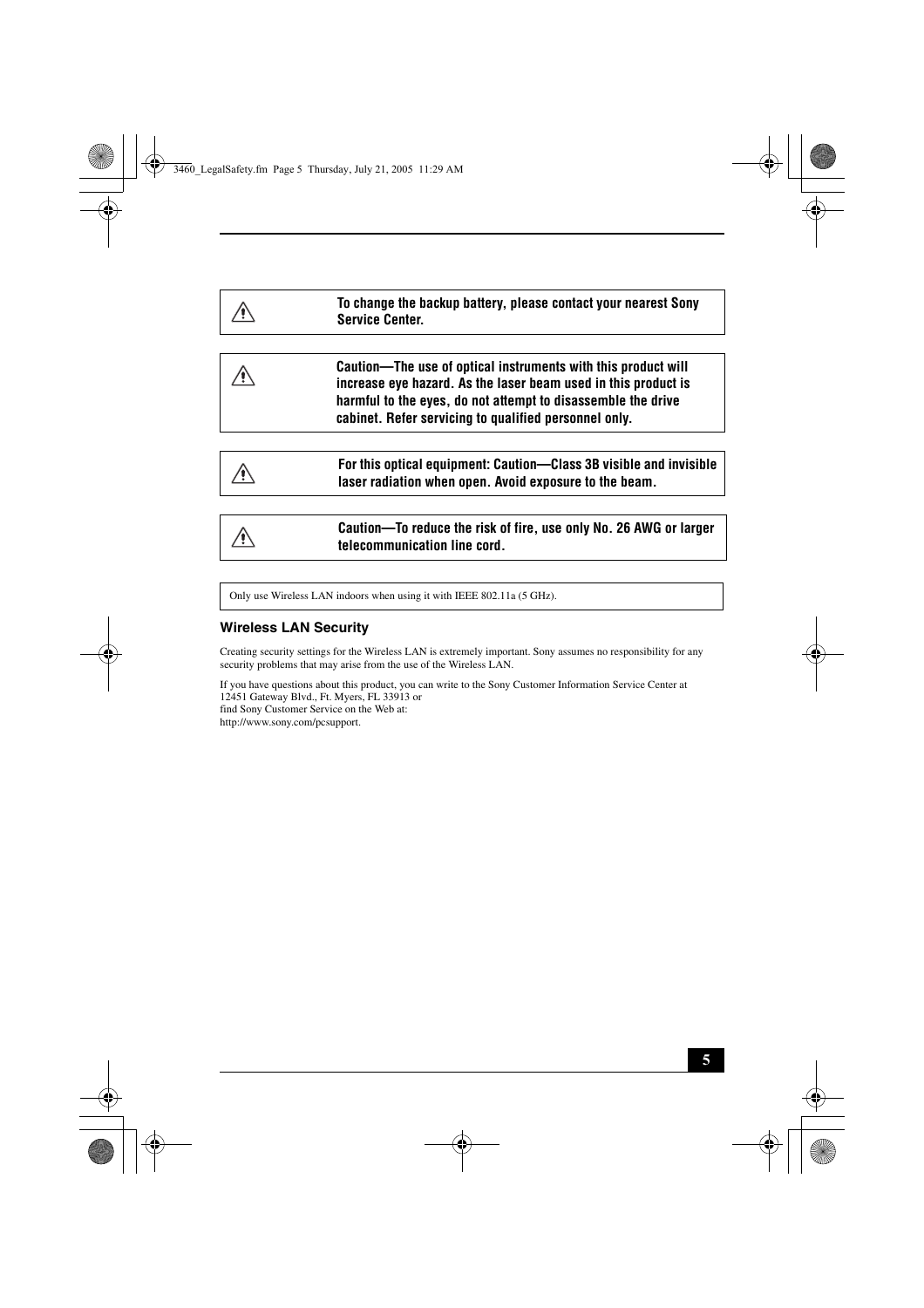### *Regulatory Information*

#### **Declaration of Conformity**

| Trade Name:                                                                                                          | Sony                                            |  |
|----------------------------------------------------------------------------------------------------------------------|-------------------------------------------------|--|
| Model No.:                                                                                                           | PCG-7D1L, PCG-7D2L, PCG-7D3L                    |  |
| Responsible Party:                                                                                                   | Sony Electronics Inc.                           |  |
| Address:                                                                                                             | 16450 W. Bernardo Dr., San Diego, CA 92127, USA |  |
| Telephone:<br>(For FCC-related matters only.)                                                                        | 858-942-2230                                    |  |
| This device complies with Part 15 of the FCC rules. Operation is subject to the following two conditions:            |                                                 |  |
| (1) This device may not cause harmful interference, and                                                              |                                                 |  |
| (2) this device must accept any interference received, including interference that may cause undesired<br>operation. |                                                 |  |

#### *FCC information*

This equipment has been tested and found to comply with the limits for a Class B digital device, pursuant to Part 15 of the FCC Rules. These limits are designed to provide reasonable protection against harmful interference in a residential installation. This equipment generates, uses, and can radiate radio frequency energy and, if not installed and used in accordance with the instructions, may cause harmful interference to radio communications. However, there is no guarantee that interference will not occur in a particular installation. If this equipment does cause harmful interference to radio or television reception, which can be determined by turning the equipment off and on, the user is encouraged to try to correct the interference by one or more of the following measures:

- ❑ Reorient or relocate the receiving antenna.
- ❑ Increase the separation between the equipment and the receiver.
- ❑ Connect the equipment into an outlet on a circuit different from that to which the receiver is connected.
- ❑ Consult the dealer or an experienced radio/TV technician for help.

You are cautioned that any changes or modifications not expressly approved in this manual could void your authority to operate this equipment.

Only peripherals (computer input/output devices, terminals, printers, etc.) that comply with FCC Class B limits may be attached to this computer product. Operation with noncompliant peripherals is likely to result in interference to radio and television reception.

All cables used to connect peripherals must be shielded and grounded. Operation with cables, connected to peripherals, that are not shielded and grounded, may result in interference to radio and television reception.

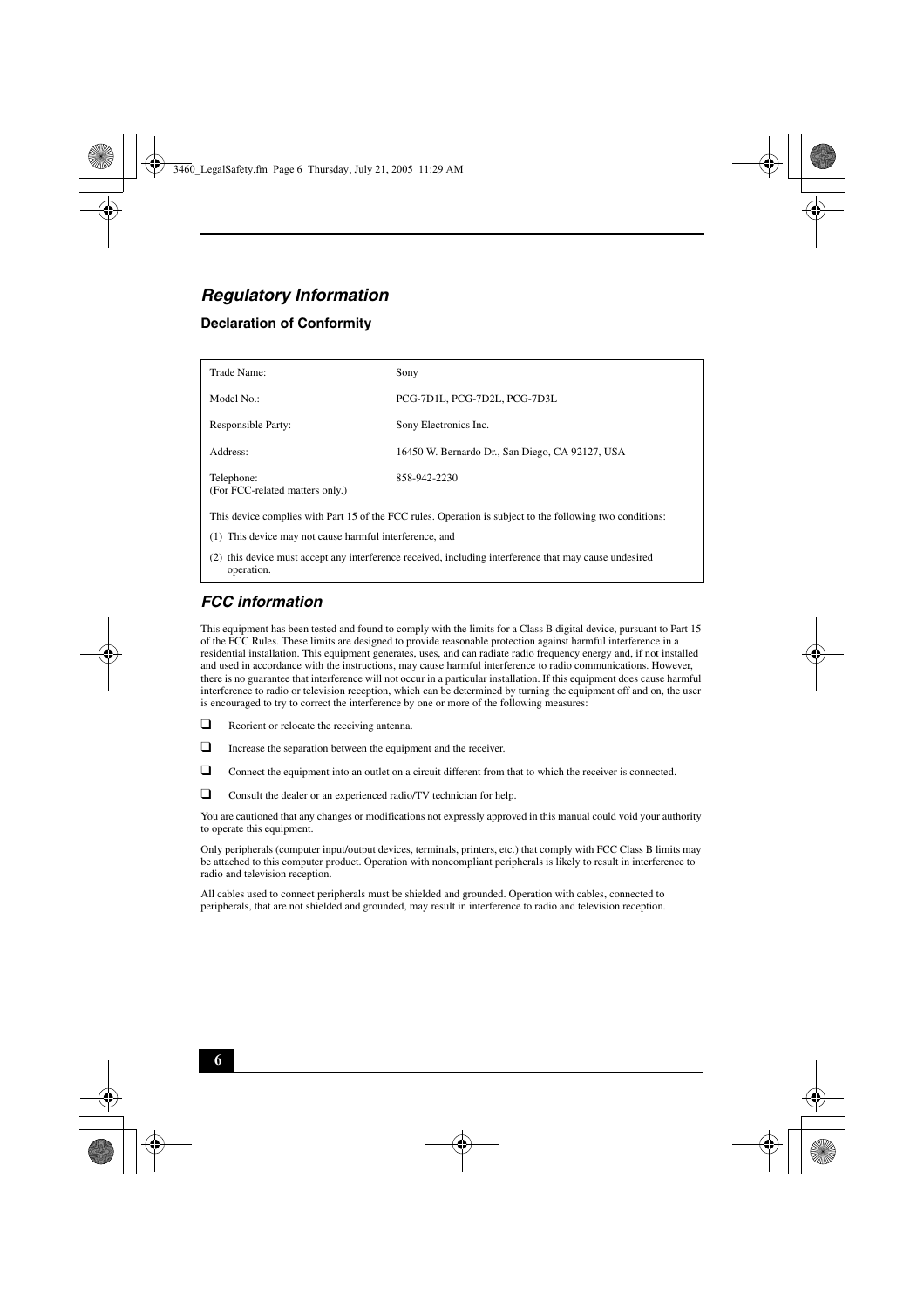3460\_LegalSafety.fm Page 7 Thursday, July 21, 2005 11:29 AM

#### *FCC Part 68*

This equipment complies with Part 68 of the FCC rules and the requirements adopted by the ACTA. On the bottom of the equipment is a label that contains, among other information, a product identifier in the format US:AAAEQ##TXXXX. If requested, this number must be provided to the telephone company.

This modem uses the USOC RJ-11 telephone jack.

A telephone plug and jack used to connect this equipment to the premises wiring and telephone network must comply with the applicable FCC Part 68 rules and requirements adopted by the ACTA. The REN is used to determine the quantity of devices which may be connected to the telephone line.

Excessive RENs on the telephone line may result in the devices not ringing in response to an incoming call. In most, but not all areas, the sum of the RENs should not exceed five (5.0). To be certain of the number of devices that may be connected to the line, as determined by the total RENs, contact the telephone company. For products approved after July 23, 2001, the REN for this product is part of the product identifier that has the format US:AAAEQ##TXXXX. The digits represented by ## are the REN without a decimal point (e.g. 03 is a REN of 0.3). For earlier products, the REN is separately shown on the label.

If this equipment causes harm to the telephone network, the telephone company will notify you in advance that temporary discontinuance of service may be required. But if advance notice is not practical, the telephone company will notify the customer as soon as possible. Also, you will be advised of your right to file a complaint with the FCC if you believe it is necessary.

The telephone company may make changes in its facilities, equipment, operations or procedures that could affect the operations of the equipment. If this happens, the telephone company will provide advance notice in order for you to make the necessary modifications in order to maintain uninterrupted service.

If trouble is experienced with this equipment, for repair or warranty information, please contact the Sony Customer Information Service Center at 1-888-4-SONY-PC (1-888-476-6972), or write to the Sony Customer Information Center, 12451 Gateway Blvd., Fort Myers, FL 33913, USA, or find Sony Customer Service on the Web at http://www.sony.com/pcsupport. If this equipment is causing harm to the telephone network, the telephone company may request that you disconnect the equipment from the network until the problem is resolved.

Repair of this equipment should be made only by a Sony Service Center or Sony authorized agent. For the Sony Service Center nearest you, call 1-888-4-SONY-PC (1-888-476-6972), or visit the Sony Online Support Web site at http://www.sony.com/pcsupport.

Connection to Party Line Service is subject to state tariffs. Contact the state public utility commission, public service commission, or corporation commission for information.

If your home has specially wired alarm equipment connected to the telephone line, ensure the installation of this equipment does not disable your alarm equipment. If you have questions about what will disable alarm equipment, consult your telephone company or a qualified installer.

Please use a surge arrestor against electrical surges.

#### *FCC Radio Frequency Exposure (United States)*

This equipment complies with FCC radiation exposure limits set forth for an uncontrolled environment. This equipment should be installed and operated with a minimum distance of 20cm between the radiator and your body (excluding extremities: hands, wrists, and feet).

This device and its antenna(s) must not be co-located or operating with any other antenna or transmitter except Grant condition. Users are not permitted to modify this transmitter device. Any unauthorized change made to this device could void your authority to operate this device.

**7**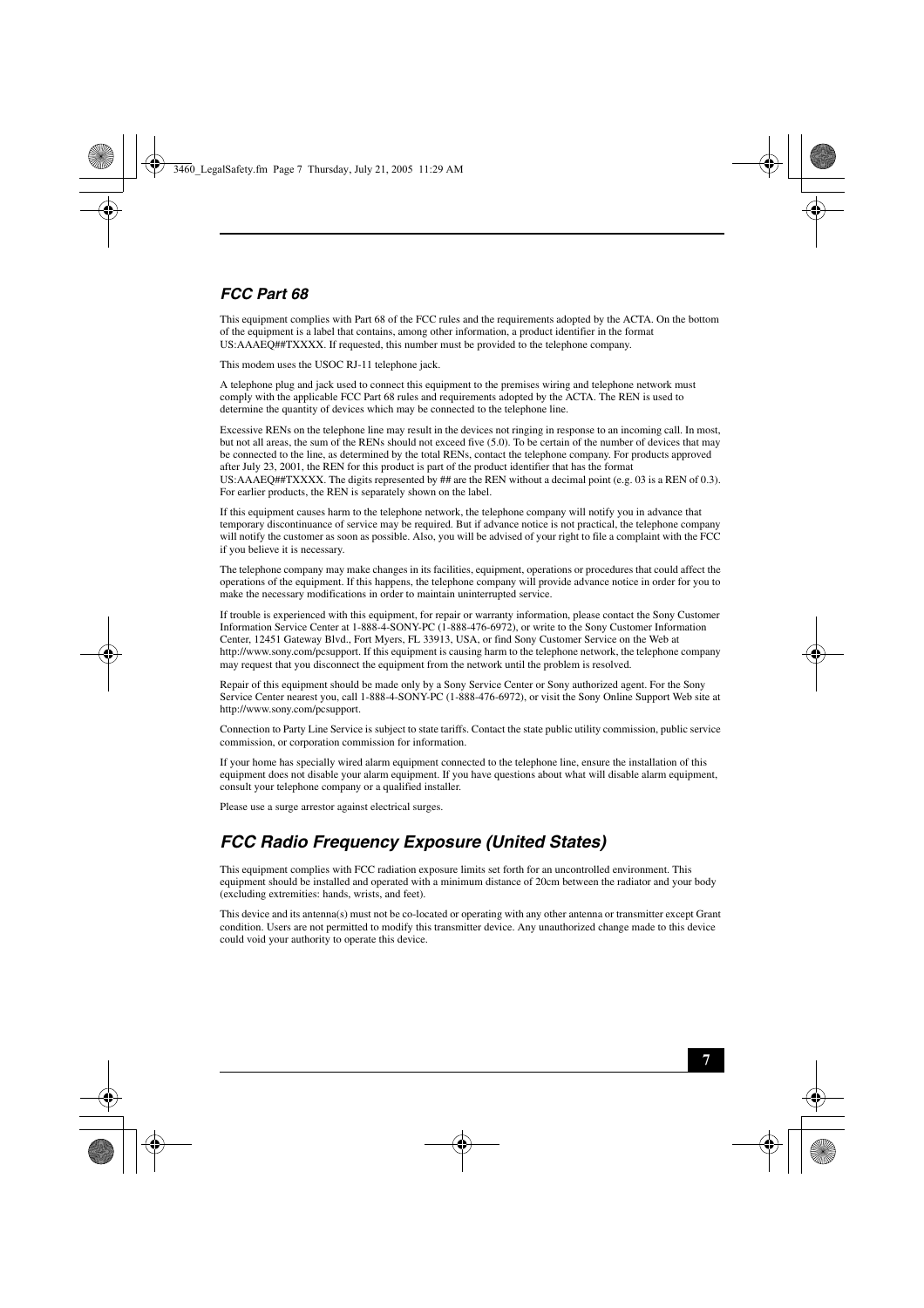3460\_LegalSafety.fm Page 8 Thursday, July 21, 2005 11:29 AM

#### *Supplier's Declaration of Conformity*

#### **Conexant modem RD02-D110**

This supplier's declaration of conformity applies to the internal modem unit of selected VAIO® computers.

CONSTANT-

CONEXANT SYSTEMS, INC 4311 Jamboree Road<br>Newport Beach, CA 92660

Supplier's Declaration of Conformity

Reference Number: (Optional) Reference Number: (Optional)<br>Place of Issue: <u>NEWPORT BEACH, CA</u><br>Date of Issue:  $11/24/2003$ 

Conexant Systems, Inc. located at 4311 JAMBOREE ROAD NEWPORT BEACH, CA 92660, USA in the United States of America hereby certifies that the Conexant RD02-D110 Data/Fax MDC Modem bearing labeling officiation number US: CXSMM01BRD02D110 complies with the Federal Communications Communisorio identification number US: CXSMM01BRD02D110 complies with the Federal Communications Communisorio<sup>n</sup> ("FCC") Rules and Regulation

By: Jordan Wiles

Mr. Jordan Wilcox<br>Printed Name

Responsible Party (Company Name): CONEXANT SYSTEMS INC.

### *IC RSS-210 (Canada)*

Operation is subject to the following two conditions: (1) this device may not cause harmful interference, and (2) this device must accept any interference received, including interference that may cause undesired operation of the device.

To prevent radio interference to the licensed service, this device is intended to be operated indoors and away from windows to provide maximum shielding. Equipment (or its transmit antenna) that is installed outdoors is subject to licensing.

The term "IC:" before the certification number only signifies that the Industry Canada technical specifications were met.

#### *IC Exposure of Humans to RF Fields*

The installer of this radio equipment must ensure that the antenna is located or pointed such that it does not emit RF field in excess of Health Canada limits for the general population; consult Safety Code 6, obtainable from Health Canada's website: www.hc-sc.gc.ca/rpb.

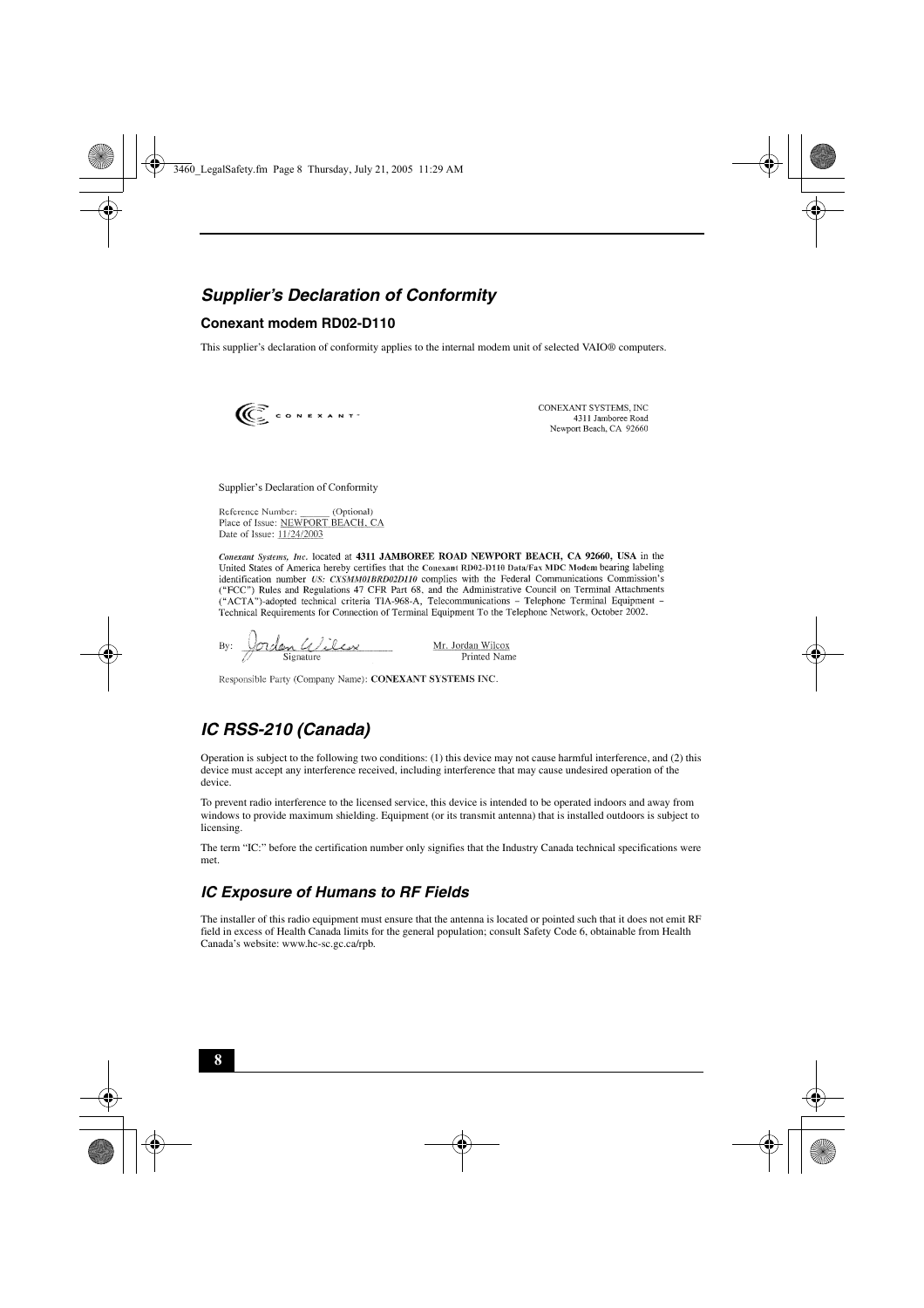3460\_LegalSafety.fm Page 9 Thursday, July 21, 2005 11:29 AM

#### *Telephone Consumer Protection Act of 1991 (United States)*

The Telephone Consumer Protection Act of 1991 makes it unlawful for any person to use a computer or other electronic device, including FAX machines, to send any message unless such message clearly contains, in a margin at the top or bottom of each transmitted page or on the first page of the transmission, the date and time it is sent and an identification of the business, other entity, or individual sending the message, and the telephone number of the sending machine or such business, other entity, or individual. (The telephone number provided may not be a 900 number or any other number for which charges exceed local or long distance transmission charges.)

In order to program this information into your facsimile machine, see your fax software documentation.

#### *Telephone Consumer Guidelines (Canada)*

Please refer to your telephone directory under 'Privacy Issues' and/or 'Terms of Service.' For more detailed information, please contact:

**CRTC Terrasses de la Chaudiére Tour centrale 1 promenade du Portage 5 étage Hull PQ K1A 0N2.**

This Class B digital apparatus complies with Canadian ICES-003.

#### *Industry Canada Notice*

NOTICE: This equipment meets the applicable Industry Canada Terminal Equipment Technical Specifications.

The Ringer Equivalence Number (REN) for this terminal equipment is 0.1. The Ringer Equivalence Number (REN) is an indication of the maximum number of devices allowed to be connected to a telephone interface. The termination on an interface may consist of any combination of devices subject only to the requirement that the sum of the RENs of all the devices does not exceed five.

#### *Macrovision license*

This product incorporates copyright protection technology that is protected by U.S. patents and other intellectual property rights. Use of this copyright protection technology must be authorized by Macrovision, and is intended for home and other limited viewing uses only unless otherwise authorized by Macrovision. Reverse engineering or disassembly is prohibited.

#### *RECYCLING INFORMATION*

(For customers in the United States) This product contains mercury. Disposal of this product may be regulated if sold in the United States. For disposal or recycling information, please contact your local authorities or the Electronics Industries Alliance (http://www.eiae.org).

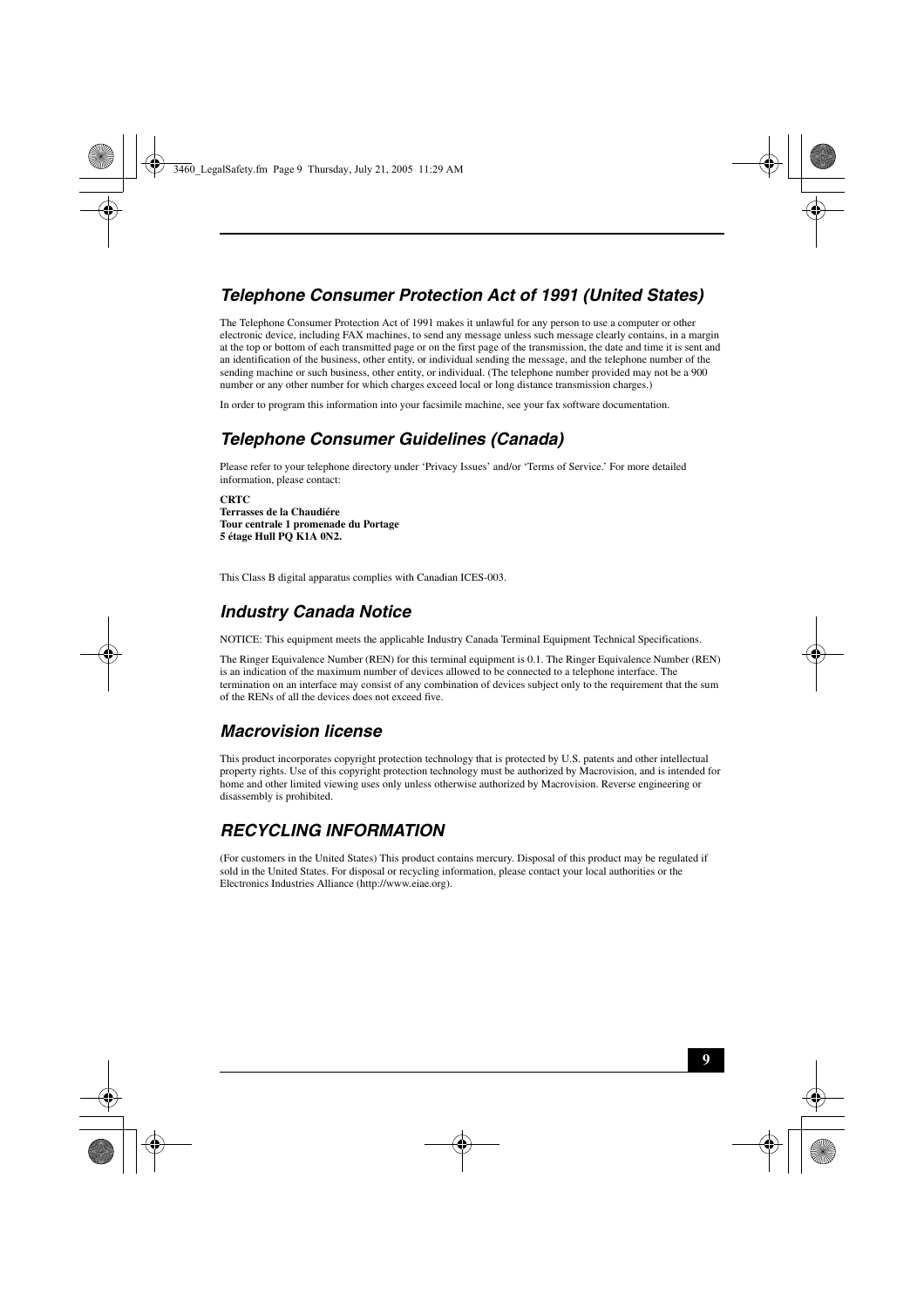#### *RECYCLING LITHIUM-ION BATTERIES*

RECYCLING LITHIUM-ION BATTERIES Lithium-Ion batteries are recyclable.

You can help preserve our environment by returning your used rechargeable batteries to the collection and recycling location nearest you.



For more information regarding recycling of rechargeable batteries, call toll free 1-800-822-8837, or visit http://www.rbrc.org/.



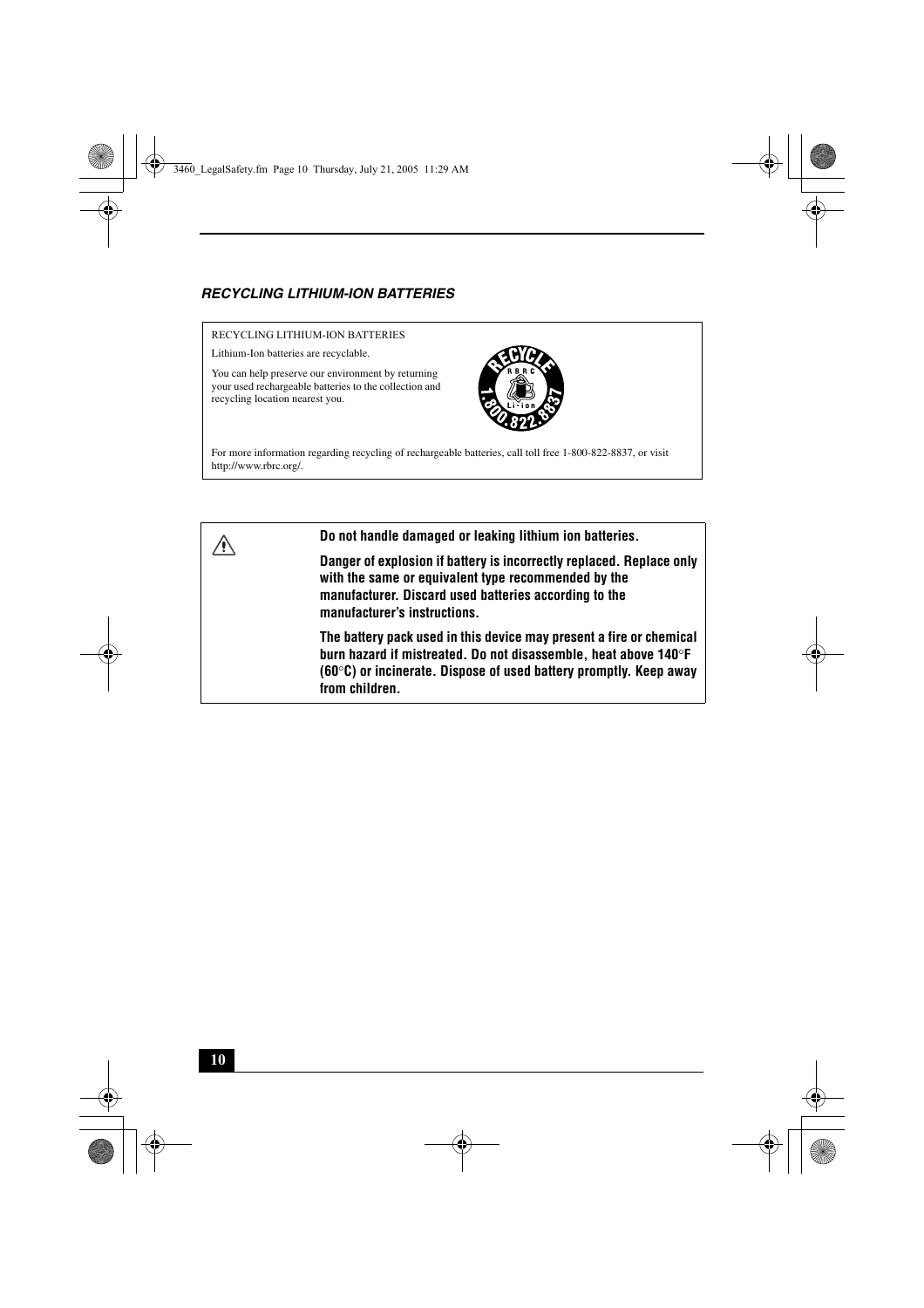# *Pour le Canada*

**©** 2005 Sony Electronics Inc. Tous droits réservés. Aucune partie du présent manuel et des logiciels qu'il décrit ne peut être reproduite, traduite ou convertie en langage machine sans une autorisation écrite préalable.

SONY ELECTRONICS INC. N'OFFRE AUCUNE GARANTIE CONCERNANT CE MANUEL, LES LOGICIELS ET LES AUTRES INFORMATIONS FIGURANT DANS LES PRÉSENTES ET REJETTE DONC TOUTE GARANTIE IMPLICITE DE COMMERCIALISATION OU DE CONVENANCE À UN USAGE QUELCONQUE RELATIVEMENT À CE MANUEL, AUX LOGICIELS OU AUX AUTRES INFORMATIONS. EN AUCUN CAS LA SOCIÉTÉ SONY ELECTRONICS NE POURRA ÊTRE TENUE RESPONSABLE DE QUELQUE DOMMAGE ACCESSOIRE, INDIRECT OU PARTICULIER, QU'IL SOIT IMPUTÉ À UN TORT, UNE OBLIGATION CONTRACTUELLE OU AUTRE, AYANT UN RAPPORT QUELCONQUE AVEC CE MANUEL, LE LOGICIEL OU TOUTE AUTRE INFORMATION CONTENUE DANS LES PRÉSENTES, OU ENCORE AVEC LEUR UTILISATION.

Sony Electronics Inc. se réserve le droit de modifier le présent manuel ou les informations qu'il contient à tout moment et sans préavis. Les logiciels décrits dans ce manuel sont régis par un accord de licence utilisateur distinct.

Ce produit comporte des logiciels possédés par Sony sous licence de tiers. Leur utilisation est soumise aux modalités des contrats de licence fournis avec ce produit. Certains de ces logiciels ne peuvent pas être sortis ou utilisés à l'extérieur des États-Unis. Les logiciels décrits dans le présent guide sont susceptibles de modifications sans préavis et peuvent différer des versions actuellement disponibles sur le marché.

Les mises à jour et extensions logicielles sont susceptibles d'entraîner des frais supplémentaires. La souscription d'un abonnement auprès de fournisseurs de services en ligne peut entraîner des frais, ainsi qu'une demande d'informations relatives à votre carte de crédit. Les services d'ordre financier peuvent requérir des accords préalables auprès des institutions financières participantes.

**Informations importantes pour le Canada** : votre ordinateur VAIO comporte certaines versions ou mises à jour de logiciels, ainsi que des services Internet ou des offres disponibles uniquement aux États-unis.

Sony, VAIO, le logoVAIO , VAIO Digital Studio, VAIO Media, VAIO Media Music Server, VAIO Media Photo Server, VAIO Media Video Server, Click to DVD, CLIÉ, Dvgate Plus, Handycam, MagicGate, Memory Stick, le logo Memory Stick, OpenMG, MICROMV, SonicStage, PictureGear, ImageStation, ATRAC3, et i.LINK sont des marques commerciales ou des marques déposées de Sony.

Intel et Pentium sont des marques commerciales ou des marques déposées de Intel Corporation. Microsoft, Windows et le logo Windows sont des marques commerciales ou des marques déposées de Microsoft Corporation. PS/2 est une marque déposées de IBM Corporation.

Toutes les autres marques déposées sont des marques commerciales ou des marques déposées de leurs propriétaires respectifs.

En tant que partenaire ENERGY STAR®, la société Sony a déterminé que ce produit respecte les directives de rendement énergétique ENERGY STAR®.

Le programme international ENERGY STAR® relatif aux équipements de bureau vise à promouvoir l'utilisation d'ordinateurs et d'équipements de bureau à faible consommation d'énergie. Ce programme encourage la mise au point et la diffusion de produits dont les fonctions permettent de réduire efficacement la consommation d'énergie. Il s'agit d'un système ouvert auquel les entreprises sont libres d'adhérer. Les produits visés par ce programme sont les équipements de bureau tels que les ordinateurs, les écrans, les imprimantes, les télécopieurs et les copieurs. Les normes et logos de ce programme sont communs à tous les pays participants. ENERGY STAR est une marque déposée aux É.-U.

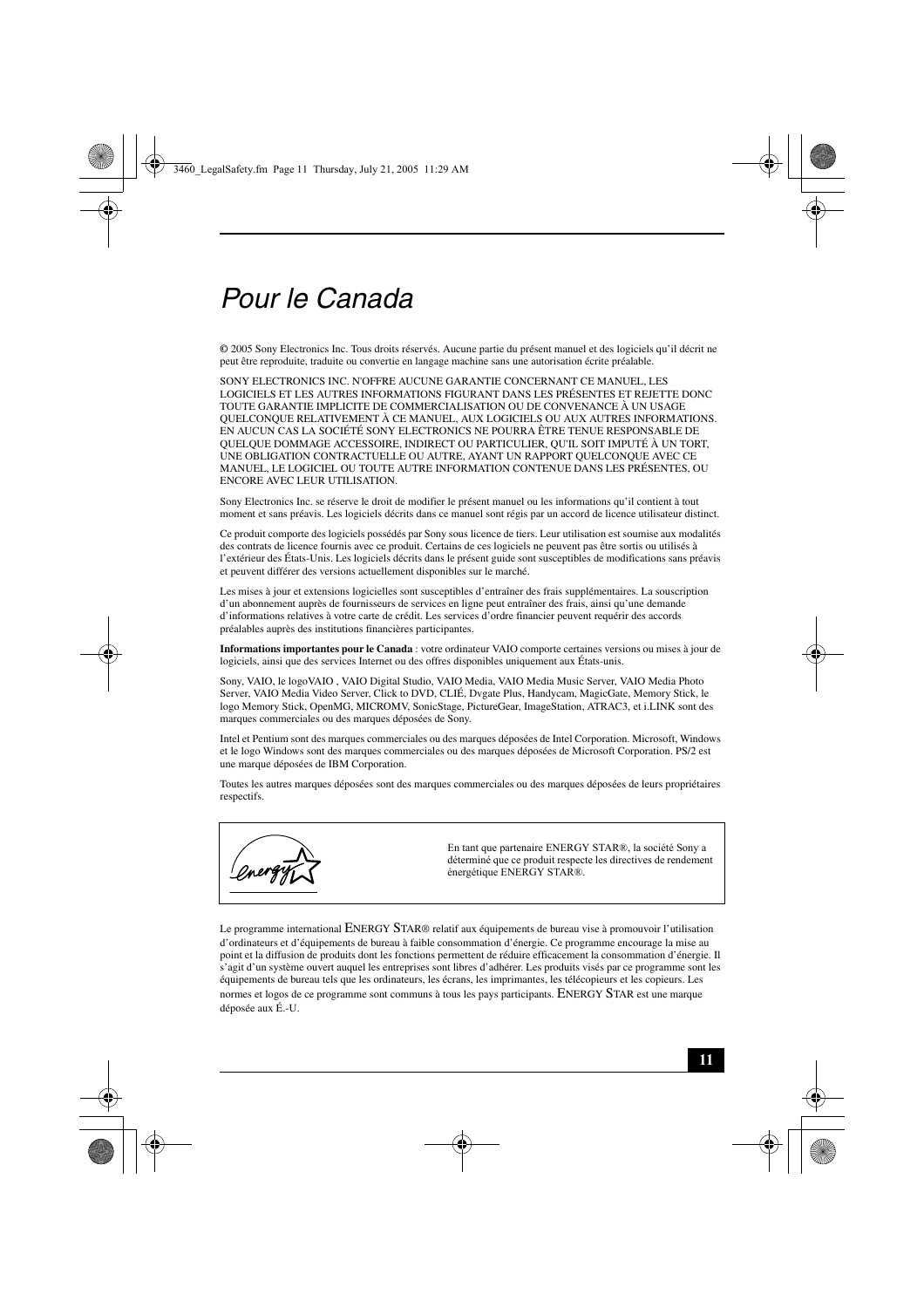3460\_LegalSafety.fm Page 12 Thursday, July 21, 2005 11:29 AM





The Wireless LAN functionality, which is incorporated into selected models only, has passed Wi-Fi certification and complies with the interoperability specifications established by WFA (Wi-Fi Alliance).

#### L'ingénierie inverse et le désassemblage sont interdits.

i.LINK™ est une marque commerciale de Sony utilisée uniquement pour indiquer qu'un produit dispose d'une connexion IEEE 1394. La connexion i.LINK peut varier selon les applications logicielles, le système d'exploitation et les périphériques compatibles i.LINK. Tous les produits avec une connexion i.LINK ne peuvent pas nécessairement communiquer entre eux. Consultez la documentation fournie avec votre périphérique compatible i.LINK pour en savoir plus sur les conditions d'utilisation et les connexions appropriées. Avant de connecter des périphériques compatibles i.LINK PC à votre système, vérifiez la compatibilité du système d'exploitation et les conditions d'utilisation exigées. Toutes les autres marques commerciales sont la propriété de leurs titulaires respectifs.

#### *Utilisateur final/exigences d'activation du produit*

Certains logiciels fournis avec cet ordinateur peuvent inclure des fonctions de protection anticopie et de gestion des contenus. L'utilisation des logiciels est conditionnée à l'acceptation des ententes avec les utilisateurs finaux applicables et au respect de toutes les procédures d'activation du produit applicables. Les procédures d'activation de produit et les politiques de protection de la vie privée seront détaillées durant le lancement initial du ou des logiciels, lors de la réinstallation de certains logiciels ou lors de la reconfiguration de l'ordinateur. Ces procédures peuvent être exécutées sur Internet ou par téléphone (des frais d'appel peuvent être imputés).

#### *Numéros d'identification*

Le numéro de modèle et le numéro de série figurent sur la base de votre ordinateur Sony VAIO®. Notez les numéros de modèle et de série dans l'espace fourni ci-dessous et conservez-les dans un endroit sûr. Communiquez les numéros de modèle et de série chaque fois que vous appelez le Centre de service Sony..

| Numéro de modèle: |  |
|-------------------|--|
| Numéro de série:  |  |

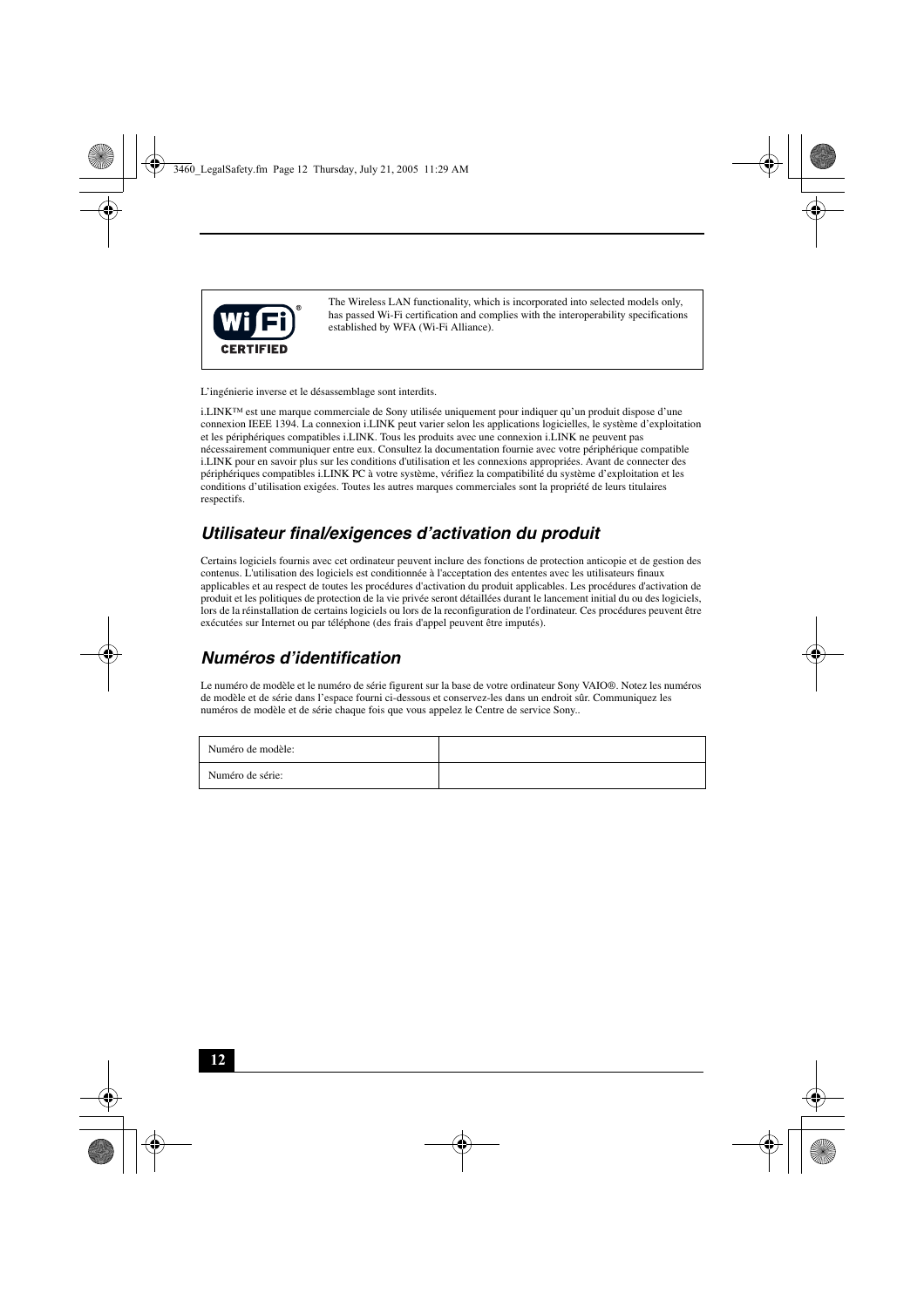#### *Avertissement*

- ❑ Pour prévenir tout risque d'incendie ou d'électrocution, garder cet appareil à l'abri de la pluie et de l'humidité.
- ❑ Pour prévenir tout risque d'électrocution, ne pas ouvrir le châssis de cet appareil et ne confier son entretien qu'à une personne qualifiée.
- ❑ Ne jamais effectuer l'installation de fil modem ou téléphone durant un orage électrique.
- ❑ Ne jamais effectuer l'installation d'une prise téléphonique dans un endroit mouillé à moins que la prise soit conçue à cet effet.
- ❑ Ne jamais toucher un fil téléphonique à découvert ou un terminal à moins que la ligne téléphonique n'ait été débranché de l'interface réseau.
- ❑ Soyez très prudent lorsque vous installez ou modifiez les lignes téléphoniques.
- ❑ Évitez d'utiliser le modem durant un orage électrique.
- ❑ N'utilisez pas le modem ni le téléphone pour prévenir d'une fuite de gaz vous êtes près de la fuite.
- ❑ L'appareil doit être le plus près possible d'une prise murale pour en faciliter l'accès.
- ❑ Des connecteurs i.LINK, PC Card, et USB ne sont pas fournis avec des Sources d'Énergie Limitées.
- ❑ Afin de prévenir des indemnités à votre ordinateur pendant la transportation, attachez d'abord tous les volets de connecteurs et protecteurs d'emplacements comme il faut, et insérez la batterie dans le logement de la batterie.
- ❑ Évitez d'utiliser ou de ranger votre ordinateur dans un endroit soumis à: des sources de chaleur telles que des radiateurs ou des bouches d'aération; la lumière directe du soleil; une poussière excessive; l'humidité ou la pluie; des vibrations ou des chocs mécaniques; des aimants puissants ou des haut-parleurs dépourvus de blindage antimagnétique; une température ambiante supérieure à 35 °C (95°F) ou inférieure à 5 5 °C (40°F); et une forte humidité.
- ❑ Cet ordinateur est conçu pour fonctionner uniquement avec des batteries Sony.
- ❑ Ne pas utiliser le réseau local sans fil dans les hôpitaux car cela risquerait de provoquer le mauvais fonctionnement des appareils médicaux.
- ❑ Ne pas utiliser le réseau local sans fil dans un avion car cela risquerait de provoquer le mauvais fonctionnement des appareils de vol.
- ❑ Si vous utilisez le réseau local sans fil à proximité d'un stimulateur cardiaque, assurez-vous qu'il est au moins à 9 po (22 cm) du stimulateur cardiaque.
- ❑ Sony n'est pas responsable des interférences que vous risquez de rencontrer ou qui risquent d'être provoquées lors du fonctionnement de cet appareil.

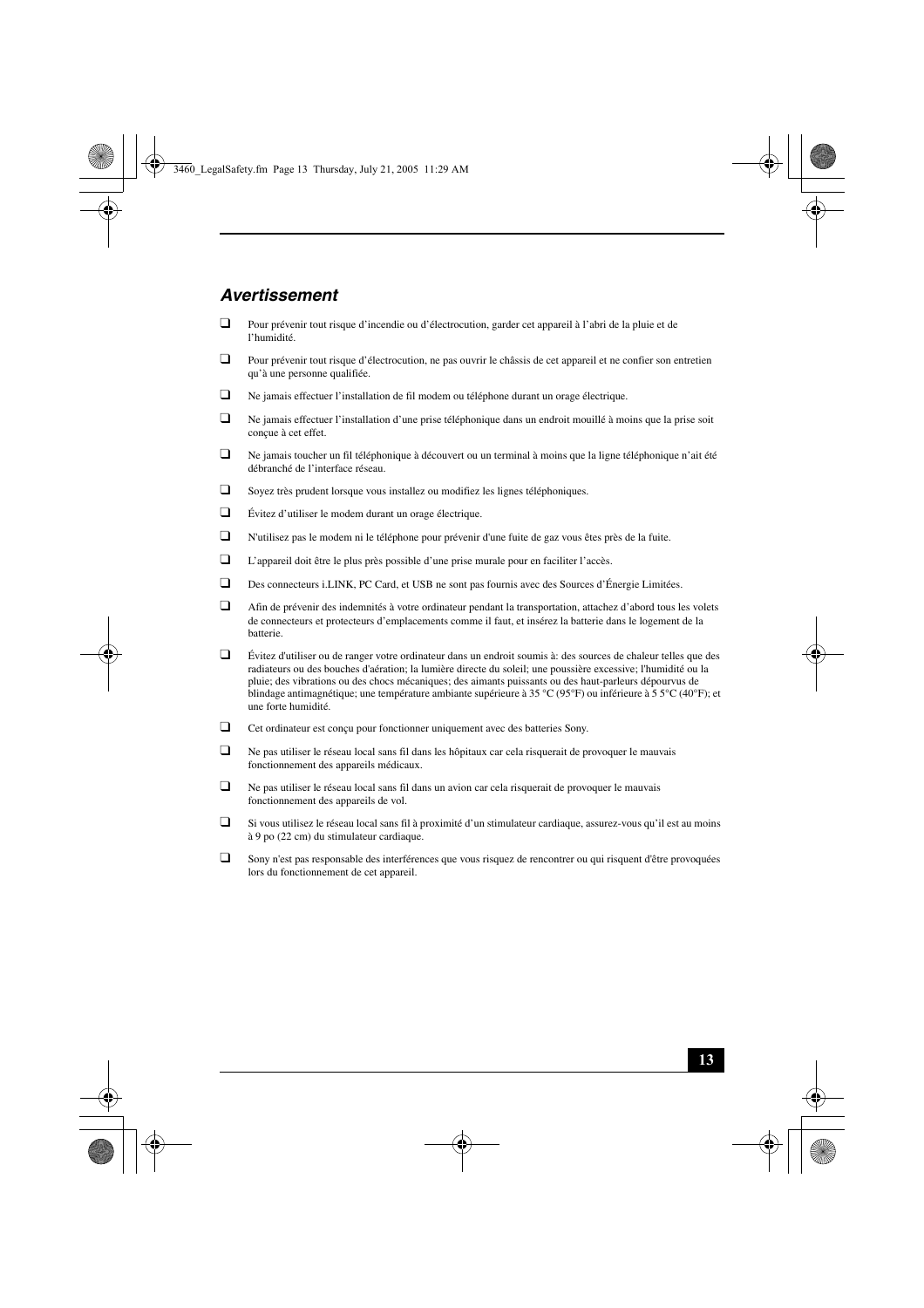

| $\sqrt{V}$ | Pour changer la pile de rechange, veuillez contacter votre centre de<br>service Sony le plus près. |
|------------|----------------------------------------------------------------------------------------------------|
|            |                                                                                                    |

**Avertissement: L'utilisation d'instruments optiques avec ce produit**   $\triangle$ **augmente les risques pour les yeux. Puisque le faisceau laser utilisé dans ce produit est dommageable pour les yeux, ne tentez pas de désassembler le boîtier. Adressez-vous à un agent de service qualifié.**

| $\triangle$ | Pour cet équipement: Attention-Classe 3B Radiation laser visible et<br>invisible si ouvert. Évitez l'exposition au faisceau. |
|-------------|------------------------------------------------------------------------------------------------------------------------------|
|             |                                                                                                                              |

 $\bigwedge$ 

**Attention—Afin de réduire les risques d'incendie, n'utilisez qu'un cordon de communication N0. 26 AWG ou plus gros.**

Utiliser le réseau local sans fil à l'intérieur uniquement lorsqu'il est utilisé avec IEEE 802.11a (5 GHz).

#### **Sécurité du réseau local sans fil**

La création de paramètres de sécurité pour le réseau local sans fil est extrêmement importante. Sony n'est pas tenu responsable des problèmes de sécurité susceptibles de se produire lors de l'utilisation du réseau local sans fil.

Pour toute question concernant ce produit, veuillez ècrire à Sony Customer Information Service Center au 12451 Gateway Blvd., Ft. Myers, FL 33913 ou retrouves le Sony Customer Service (service consommateur de Sony) sur Internet à: http://www.sony.ca/support.

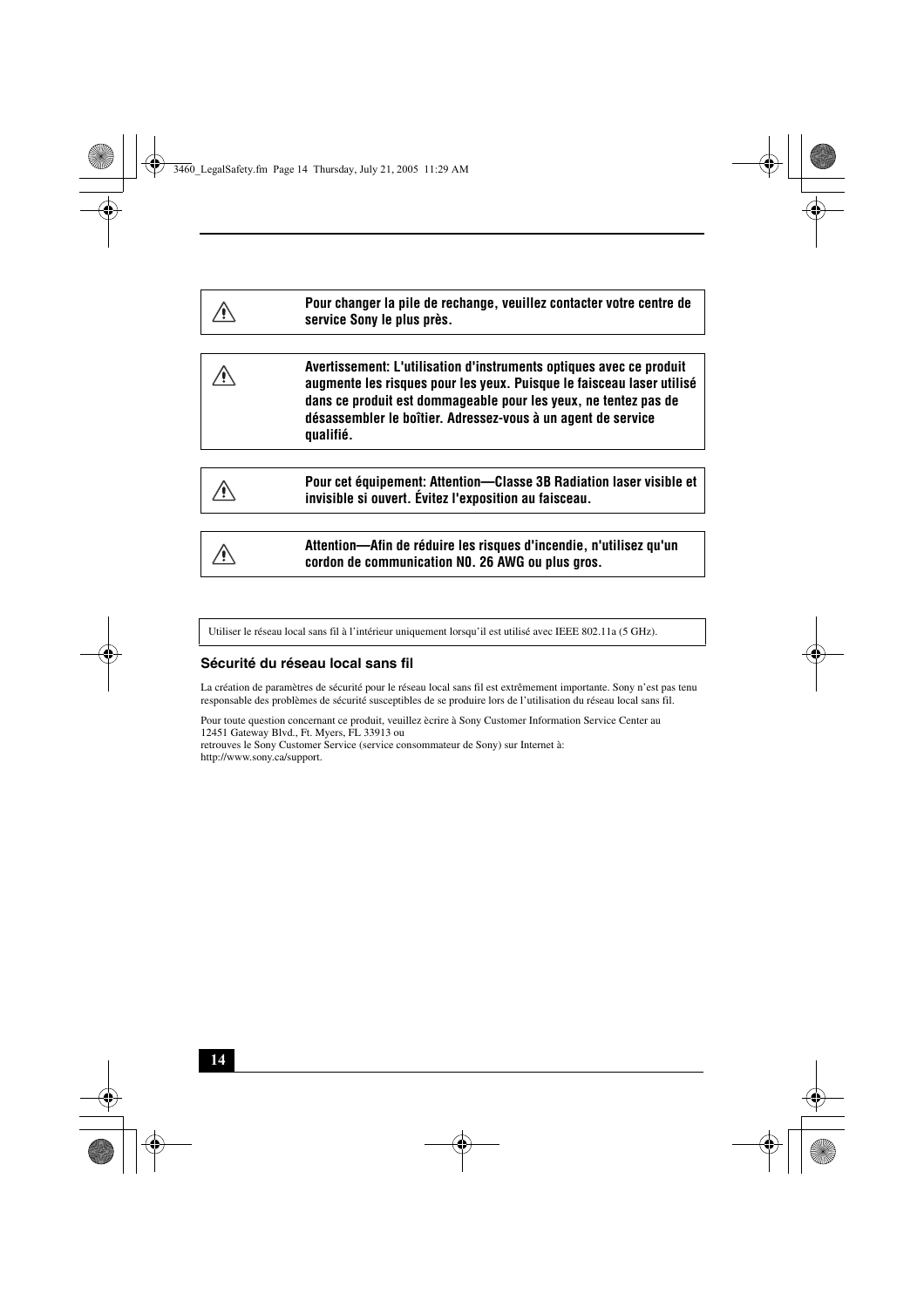#### *Réglementations*

#### **Déclaration de conformité**

| Nom commercial:                                                                                                                                                | Sony                                                |  |
|----------------------------------------------------------------------------------------------------------------------------------------------------------------|-----------------------------------------------------|--|
| $N^{\circ}$ de modèle :                                                                                                                                        | $PCG-7D2L$                                          |  |
| Partie responsable :                                                                                                                                           | Sony Electronics Inc.                               |  |
| Adresse:                                                                                                                                                       | 16450 W. Bernardo Drive, San Diego, CA 92127 U.S.A. |  |
| Téléphone:<br>(Uniquement pour les questions)<br>relatives à la réglementation<br>américaine.)                                                                 | 858-942-2230                                        |  |
| Cet équipement respecte les dispositions de la partie 15 de la réglementation FCC. Le fonctionnement de cet<br>appareil dépend des deux conditions suivantes : |                                                     |  |
| (1) Cet équipement ne peut pas causer d'interférences nuisibles, et                                                                                            |                                                     |  |

(2) Cet équipement doit accepter toute interférence reçue, y compris les interférences capables de causer un mauvais fonctionnement.

Cet équipement a été testé et trouvé conforme aux limites concernant les appareils numériques de classe B, selon les dispositions de la partie 15 des règles de la FCC. Ces limites sont conçues pour offrir une protection raisonnable contre les interférences nuisibles dans une installation résidentielle. Cet équipement produit, utilise et peut émettre de l'énergie sous forme de radiofréquences. S'il n'est pas utilisé conformément aux instructions, il peut produire des interférences nuisibles aux communications radio. Cependant, il n'existe aucune garantie assurant qu'il n'y aura pas d'interférence dans une installation. Si cet équipement produit des interférences nuisibles à la réception des ondes radio ou télévision, ce qui peut être :

déterminé en allumant et en éteignant l'équipement, l'utilisateur devrait essayer de corriger les interférences en prenant l'une des mesures suivantes :

- ❑ Réorientez ou déplacez l'antenne de réception.
- ❑ Augmentez la distance entre l'équipement et le récepteur.
- ❑ Connectez l'équipement à une prise reliée à un autre circuit que celui utilisé par le récepteur.
- ❑ Consultez votre distributeur ou demandez l'aide d'un technicien expérimenté en radiotélévision.

Vous êtes avisé que toute modification apportée à l'ordinateur non expressément approuvée dans ce manuel peut annuler votre autorisation à utiliser l'équipement.

Seuls des périphériques (appareils d'entrée/sortie de l'ordinateur, terminaux, imprimantes, etc.) conformes aux limites de la classe B des règles de la FCC peuvent être connectés à ce produit informatique. Toute utilisation avec des périphériques non conformes risque fort de causer des interférences radio et télévision.

Tous les câbles utilisés pour connecter des périphériques doivent être protégés et mis à la terre. L'utilisation de cet équipement avec des câbles connectés à des périphériques non protégés et mis à la terre risque de causer des interférences radio et télévision.

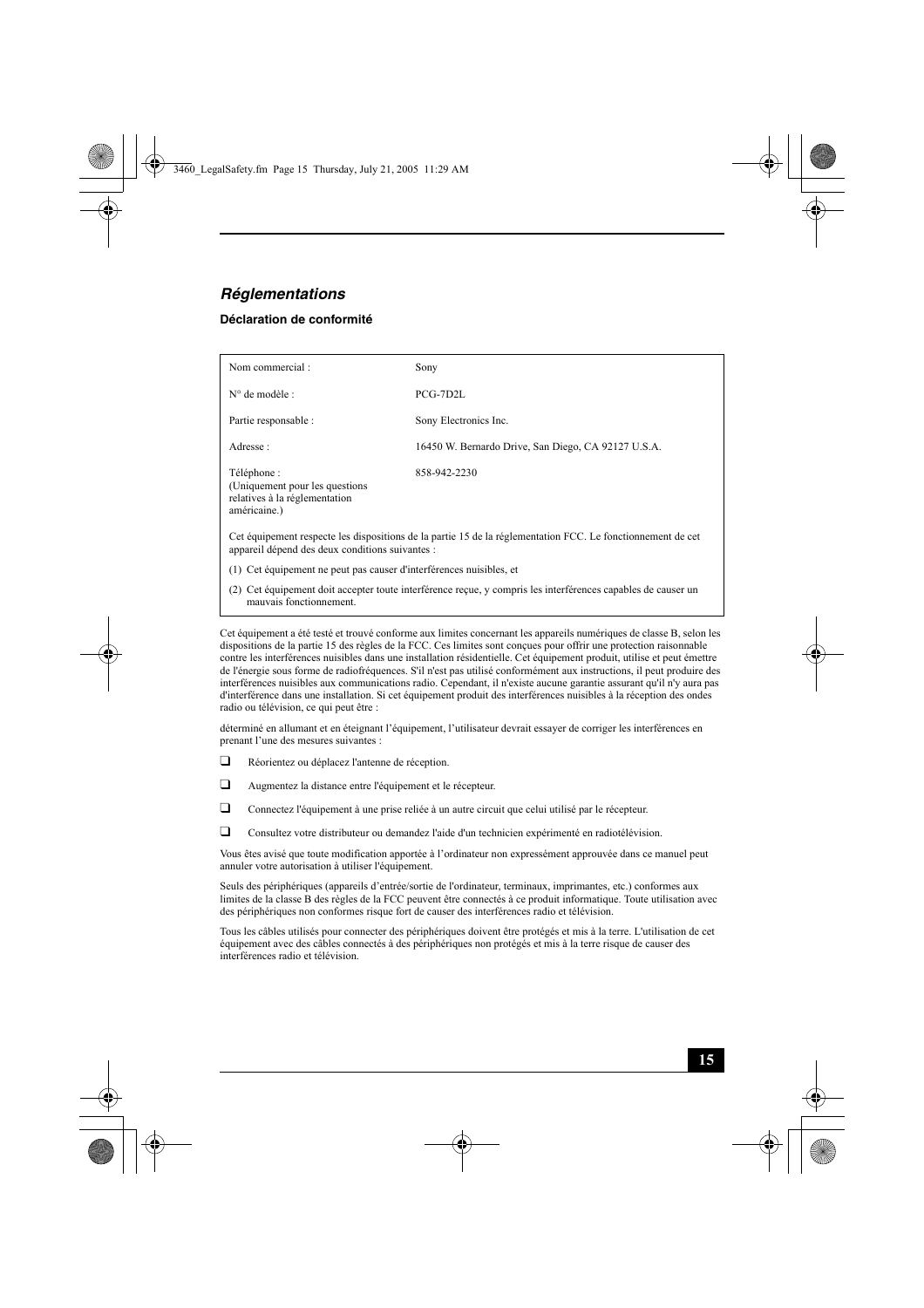3460\_LegalSafety.fm Page 16 Thursday, July 21, 2005 11:29 AM

#### *Règles de la FCC, partie 68*

Cet équipement respecte les dispositions de la partie 68 des règles de la FCC adoptées par l'ACTA. Une étiquette où figure notamment un identificateur du produit au format US:AAAEQ##TXXXX a été apposée au bas de l'équipement. Sur demande, ce numéro doit être donné à votre compagnie de téléphone.

Ce modem utilise une prise téléphonique USOC RJ11C.

La fiche et la prise téléphoniques utilisées pour brancher cet équipement au câblage de l'établissement et au réseau téléphonique doivent respecter les dispositions de la partie 68 des règlements de la FCC et les exigences adoptées par l'ACTA.

Le NES permet de déterminer le nombre d'appareils pouvant être connectés à une ligne téléphonique. Si le total des NES sur une ligne téléphonique est trop élevé, les appareils risquent de ne pas sonner lorsqu'un appel arrive. Dans la<br>plupart des régions, le total des NES ne doit pas dépasser cinq (5,0). Contactez la compagnie de téléph connaître avec précision le nombre d'appareils pouvant être branchés sur une ligne comme l'indique le NES. Pour les produits ayant été approuvés après le 23 juillet 2001, le NES de ces produits fait partie de l'identificateur du produit qui apparaît sous le format US : AAAEQ##TXXXX. Les chiffres représentés par des dièses sont des NES sans point décimal (p. ex., 03 est un NES 0,3). Pour des produits moins récents, le NES est indiqué séparément sur l'étiquette.

Si l'un de vos appareils nuit au fonctionnement du réseau de votre compagnie téléphonique, cette dernière vous avisera à l'avance qu'une interruption temporaire de service pourrait être nécessaire. Cependant, s'il y a urgence ou s'il est difficile de vous donner un préavis, la compagnie de téléphone vous avisera dès que possible. En outre, vous serez informé de votre droit de déposer une plainte auprès des autorités compétentes si vous le désirez.

Votre compagnie de téléphone a le droit de modifier ses installations, ses équipements, ses opérations et ses procédures d'une manière pouvant nuire au fonctionnement de l'équipement. Dans ce cas, la compagnie de téléphone devra vous transmettre un préavis afin que vous puissiez procéder aux modifications nécessaires de façon à éviter toute interruption de service.

Si vous rencontrez des problèmes avec cet appareil ou si vous désirez obtenir des informations relatives à la garantie ou à la réparation, veuillez téléphoner au 1 888 4-SONY-PC (1 888 476-6972), ou écrire au Customer Information<br>Service Center, One Sony Drive, Park Ridge, NJ 07656. Toute réparation effectuée sur cet appareil doit être con à un Centre de service Sony ou à l'un de ses agents agréés. Si l'équipement nuit au réseau téléphonique, la compagnie peut vous demander de débrancher l'équipement jusqu'à ce que le problème soit résolu.

La connexion à une ligne partagée peut être soumise à une tarification imposée par les autorités compétentes. Pour de plus amples informations, contactez le CRTC ou votre agence gouvernementale de réglementation des télécommunications.

Si votre domicile dispose d'un système antivol spécial branché à votre ligne téléphonique, assurez-vous que l'installation de cet équipement ne désactive par votre système antivol. Pour toute question concernant la désactivation du système antivol, consultez votre compagnie de téléphone ou un installateur agréé.

Utilisez un dispositif de protection contre les surtensions pour protéger l'appareil.

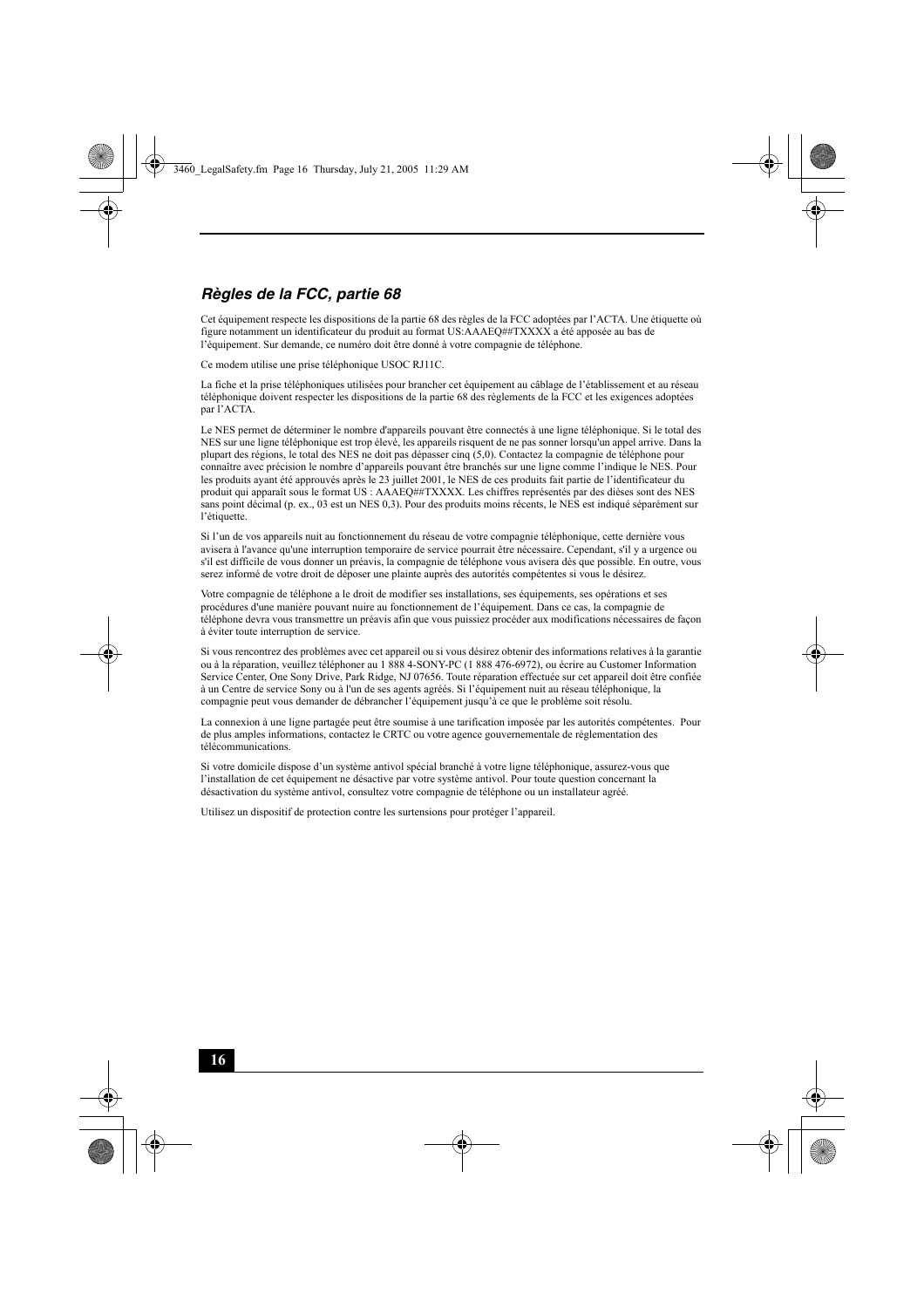3460\_LegalSafety.fm Page 17 Thursday, July 21, 2005 11:29 AM

#### *Loi de protection des consommateurs concernant les téléphones (Telephone Consumer Protection Act of 1991) (États Unis)*

Le Telephone Consumer Protection Act de 1991 interdit à toute personne d'utiliser un ordinateur ou un autre appareil électronique, notamment des télécopieurs, pour envoyer un message sans que ce message contienne clairement en marge supérieure ou inférieure de chaque page transmise (ou de la première page de chaque transmission), la date et l'heure de l'envoi, l'identification de l'entreprise, de l'organisation ou de la personne envoyant le message, ainsi que le numéro de téléphone du télécopieur, de l'entreprise, de l'organisation ou de la personne à l'origine du message. (Le numéro de téléphone fourni ne peut pas être un numéro 900 ou tout autre numéro pour lequel les frais excédent les frais de transmission locaux ou interurbains.)

Pour programmer ces informations dans votre télécopieur, consultez la documentation de l'appareil ou du logiciel de télécopie.

#### *IC RSS-210 (Canada)*

L'utilisation de ce dispositif est autorisée seulement aux conditions suivantes: (1) il ne doit pas produire de brouillage et (2) l'utilisateur du dispositif doit être prêt à accepter tout brouillage radioélectrique reçu, même si ce brouillage est susceptible de compromettre le fonctionnement du dispositif.

Pour empêcher que cet appareil cause du brouillage au service faisant l'objet d'une licence, il doit être utilisé à l'interieur et devrait être placé loin des fenêtres afin de fournir un écran de blindage maximal. Si le matériel (ou son antenne d'émission) est installé a l'exterieur, il doit faire l'objet d'une licence.

Le terme "IC:" avant le numéro d'homologation ne signifie seulement que les normes d'Industrie Canada ont été respectées.

#### *Exposition IC des humaines aux champs radioélectriques*

L'installateur du présent matériel radio doit s'assurer que l'antenne est située ou pointée de maniére à ce que cette derniére n'émette pas de champs radioélectriques supérieurs aux limites spécifiées par Santé Canada pour le grand public; consulter le Code de sécurité 6, disponible sur le site Web de Santé Canada, à l'adresse suivante: www.hc-sc.gc.ca/rpb.

#### *Directives de protection du consommateur concernant les téléphones (Canada)*

Veuillez consulter votre annuaire téléphonique à la rubrique " Vie privée " et/ou " Conditions de service ". Pour de plus amples informations, veuillez contacter :

**CRTC** 

Terrasses de la Chaudière, Tour centrale 1 promenade du Portage, 5 étage Hull PQ K1A 0N2.

Cet appareil numérique de la classe B est conforme à la norme NMB-003 du Canada.

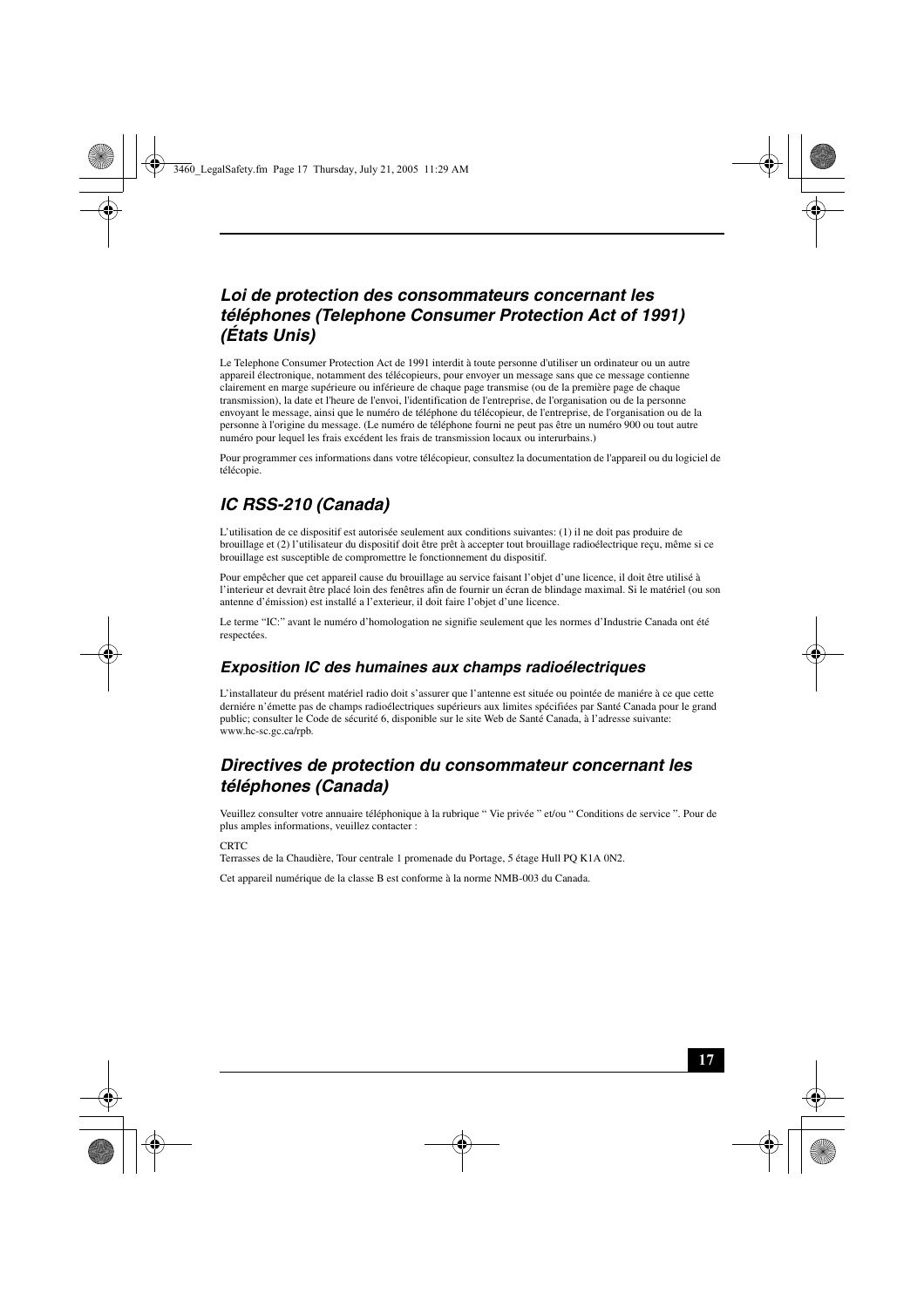3460\_LegalSafety.fm Page 18 Thursday, July 21, 2005 11:29 AM

#### *Avis de L'Industrie Canada*

REMARQUE: Cet équipement est conforme aux Spécifications Techniques des Équipements Terminaux d'Industrie Canada en vigueur.

L'indice d'équivalence de la sonnerie de ce matériel est de 0,1. L'indice d'équivalence de la sonnerie (IES) sert à indiquer le nombre maximal de termiaux qui peuvent être raccordés à une interface téléphonique. La terminaison d'une interface peut consister en une combinaison quelconque de dispositifs, à la seule condition que la somme d'indices d'équivalence de la sonnerie de tous les dispositifs n'excéde pas 5.

#### *Licence Macrovision*

Ce produit intègre une technologie de protection de la loi sur le droits de propriéte intellectuelle couverts par la législation américaine. L'utilisation de cette technologie doit être autorisée par Macrovision. Elle est uniquement destinée à un usage privé et à d'autres fins de visualisation limitée, sauf autorisation contraire de la part de Macrovision. Tout désossage ou désassemblage est formellement interdit.

#### *RECYCLAGE DES ACCUMULATEURS AUX IONS DE LITHIUM*

RECYCLAGE DES ACCUMULATEURS AUX IONS DE LITHIUM

Les accumulateurs aux ions de lithium sont recyclables.

 $\sqrt{2}$ 

Vous pouvez contribuer à préserver l'environnement en rapportant les piles usées dans un point de collection et recyclage le plus proche.



Pour plus d'informations sur le recyclage des accumulateurs, téléphonez le numéro gratuit 1-800-822-8837 (Etats-Units et Canada uniquement), ou visitez http://www.rbrc.org/.

> **Ne pas utiliser des batteries au lithium ionisé qui sont endommagées ou qui fuient.**

> > **Une batterie non conforme présente un danger d'explosion. La remplacer seulement par une batterie identique ou de type équivalent recommandé par le fabricant. Évacuer les batteries usées selon les directives du fabricant.**

**La manutention incorrecte du module de batterie de cet appareil présente un risque d'incendie ou de brûlures chimiques. Ne pas démonter, incinérer ou exposer à une température de plus de 60°C. Évacuer promptement la batterie usée. Garder hors de portée des enfants.**

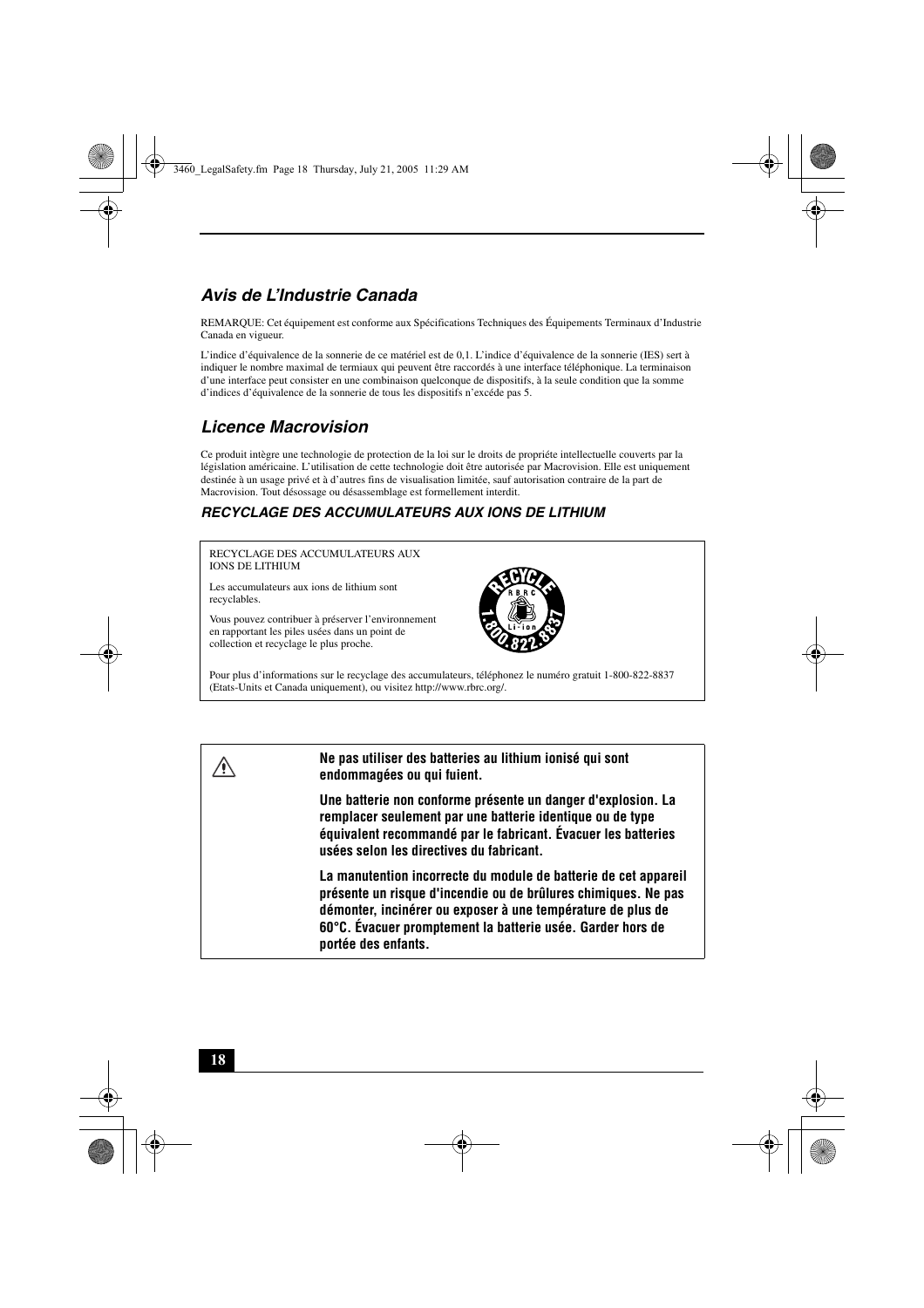3460\_LegalSafety.fm Page 19 Thursday, July 21, 2005 11:29 AM

# *Para clientes en países o regiones de América Latina*

**©** 2005 Sony Electronics Inc. Todos los derechos reservados. Queda prohibido, a menos que medie una autorización previa por escrito, copiar, traducir o reducir total o parcialmente este manual y el software descrito en este manual a cualquier forma que pueda leerse por medios mecánicos.

SONY ELECTRONICS INC. NO OTORGA GARANTÍAS CON RESPECTO A ESTE MANUAL, EL SOFTWARE O CUALQUIER OTRA INFORMACIÓN CONTENIDA EN ESTA DOCUMENTACIÓN, Y POR LA PRESENTE SE EXIME EXPRESAMENTE DE TODA RESPONSABILIDAD POR CUALQUIER GARANTÍA IMPLÍCITA DE FACILIDAD DE COMERCIALIZACIÓN O IDONEIDAD PARA UN FIN PARTICULAR DERIVADAS DE ESTE MANUAL, EL SOFTWARE O CUALQUIER OTRA INFORMACIÓN. EN NINGÚN CASO SONY ELECTRONICS INC. ASUMIRÁ RESPONSABILIDAD POR DAÑOS INCIDENTALES, INDIRECTOS O ESPECIALES, SEA POR ACTOS ILÍCITOS O EN VIRTUD DE UN CONTRATO O QUE, DE OTRO MODO, SURJAN EN VIRTUD DE O EN RELACIÓN CON ESTE MANUAL, EL SOFTWARE O CUALQUIER OTRA INFORMACIÓN CONTENIDA EN ESTE DOCUMENTO O EN RELACIÓN CON EL USO DE ESTE MANUAL O EL USO DEL SOFTWARE.

Sony Electronics Inc. se reserva el derecho de efectuar modificaciones a este manual o a la información que contiene en cualquier momento y sin previo aviso. El software descrito en este documento se rige por los términos de un acuerdo separado de licencia para usuarios.

Este producto contiene software propiedad de Sony y también software usado con licencia de otras empresas. El uso de dicho software está sujeto a los términos y condiciones de los acuerdos de licencia adjuntos a este producto. Las especificaciones del software están sujetas a cambios sin previo aviso y es posible que no sean necesariamente idénticas a las versiones actuales que se vendan al por menor.

Podría exigirse el pago de un cargo adicional por las actualizaciones y adiciones al software. Asimismo, es posible que las suscripciones a los proveedores de servicios en línea exijan el pago de una tarifa e información sobre tarjetas de crédito. Los servicios financieros pueden solicitar la firma de acuerdos previos con alguna institución financiera participante.



Como integrante del programa ENERGY STAR®, la corporación Sony ha determinado que este producto cumple con las normas del programa ENERGY STAR® en cuanto al ahorro de energía.

El Programa Internacional ENERGY STAR® para equipos de oficina es una iniciativa a escala internacional que fomenta el ahorro de energía en el uso de computadoras y otros equipos de oficina. Este programa apoya el desarrollo y la difusión de productos con funciones que reduzcan eficazmente el consumo de energía. Se trata de un sistema abierto en el que los propietarios de empresas pueden participar voluntariamente. Los productos a los cuales está dirigido el programa son los equipos de oficina como, por ejemplo, computadoras, pantallas, impresoras, máquinas de fax y fotocopiadoras. Sus normas y logotipos son los mismos para todos los países participantes. ENERGY STAR es una marca registrada en Estados Unidos.

Sony, DVgate, Handycam, i.LINK, Mavica, MagicGate™ Memory Stick, Memory Stick, VAIO y el logotipo de VAIO son marcas comerciales de Sony Corporation. Microsoft, Windows Media, Windows, Windows NT y el logotipo de Windows son marcas registradas de Microsoft Corporation. Intel, SpeedStep y Pentium son marcas comerciales o registradas de Intel Corporation. PS/2 es una marca registrada de IBM. Acrobat Reader, Photoshop, Photoshop Elements y Premiere son marcas comerciales de Adobe Systems Incorporated. PowerPanel es una marca comercial de Phoenix Technologies Ltd.

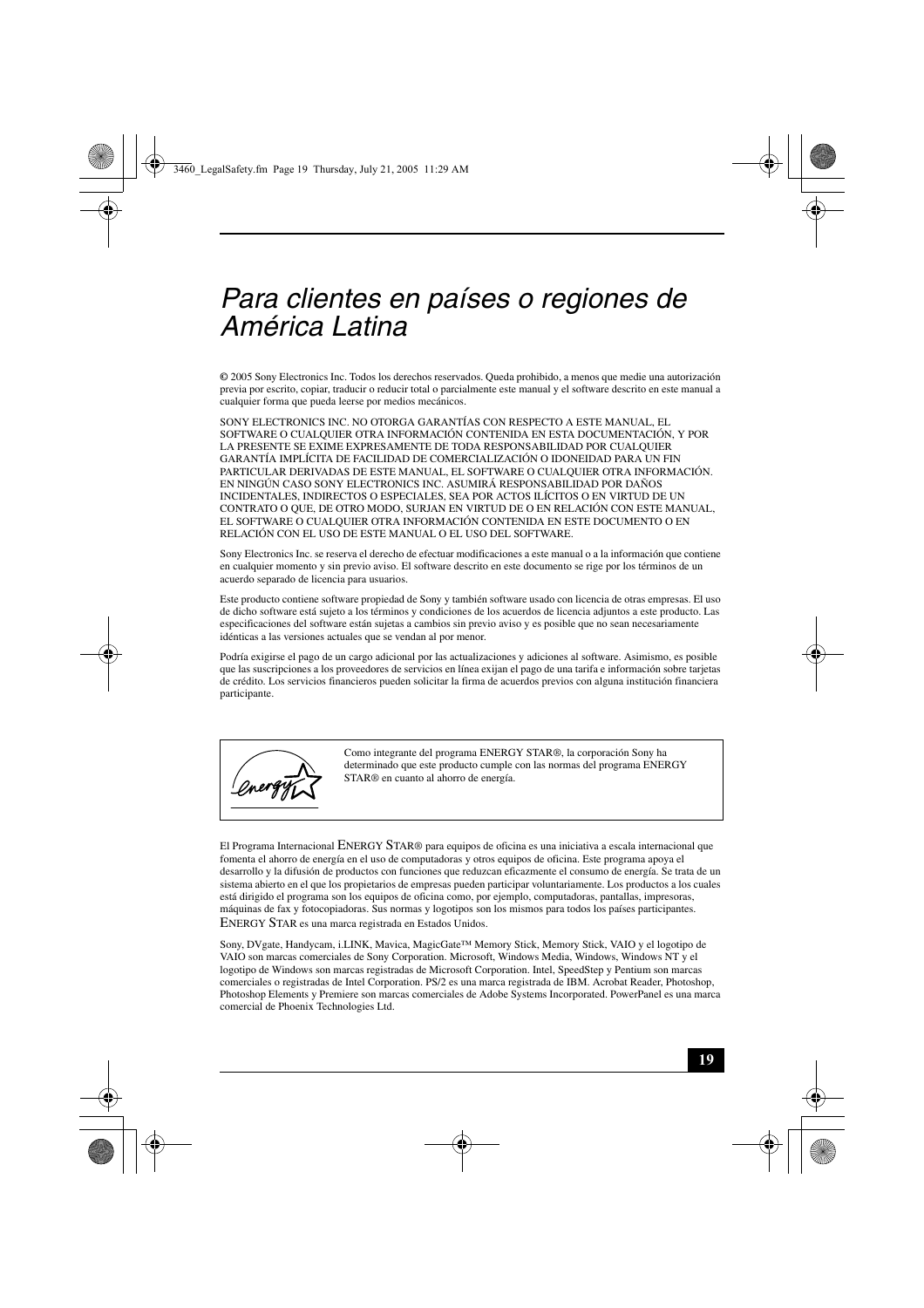3460\_LegalSafety.fm Page 20 Thursday, July 21, 2005 11:29 AM



Este producto incorpora tecnología dirigida a proteger los derechos de propiedad intelectual que a su vez están protegidos por las reivindicaciones de métodos de ciertas patentes estadounidenses y otros derechos de propiedad intelectual en poder de Macrovision Corporation y otros titulares de derechos. El uso de esta tecnología de protección de derechos de propiedad intelectual debe ser autorizado por Macrovision Corporation y tiene por objeto controlar únicamente el uso en el hogar y otras formas limitadas de visualización, a menos que Macrovision Corporation autorice lo contrario.

Quedan prohibidos la ingeniería inversa y el desmontaje. i.LINK es una marca comercial de Sony que se utiliza únicamente para indicar que un producto presenta un conector IEEE 1394. La conexión i.LINK puede variar según las aplicaciones de software, el sistema operativo y los dispositivos compatibles con i.LINK. Es posible que no todos los productos con conexión i.LINK puedan comunicarse entre sí. Consulte la documentación incluida con el dispositivo compatible i.LINK para obtener información sobre las condiciones de funcionamiento y la conexión apropiada. Antes de conectar dispositivos periféricos i.LINK al sistema, confirme la compatibilidad con el sistema operativo y las condiciones de funcionamiento necesarias. Todas las demás marcas comerciales o registradas son propiedad de sus respectivos propietarios.

#### *Requisitos de usuario final / activación del producto*

Ciertos productos de software instalados en la computadora pueden incluir funciones, tales como, protección de copias y tecnología de gestión de contenidos. Para poder utilizar los productos de software es necesario aceptar los términos y condiciones de los contratos de usuario final y el total cumplimiento de los procedimientos de activación del producto que correspondan. Los procedimientos de activación de productos y las políticas de confidencialidad se detallarán durante el lanzamiento inicial de los productos de software o después de ciertas reinstalaciones de los<br>mismos o reconfiguraciones de la computadora y se pueden completar por Internet o por teléfono (es posible apliquen cargos por llamada).

#### *Registro del propietario*

El número de modelo y el número de serie se indican en la parte inferior de la computadora VAIO® de Sony. Anote los números de modelo y de serie en el espacio provisto a continuación y conserve la información en un lugar seguro. Cuando llame al Centro de Servicio Sony, mencione los números de modelo y de serie.

Número de modelo: PCG-7D1P(VGN-FS770FG) PCG-7D2P(VGN-FS750F) PCG-7D3P(VGN-FS730F) PCG-7D4P(VGN-FS715F) PCG-7D5P(VGN-FS755FP) PCG-7D6P(VGN-FS740FP) PCG-7D7P(VGN-FS710FP)

Número de serie:

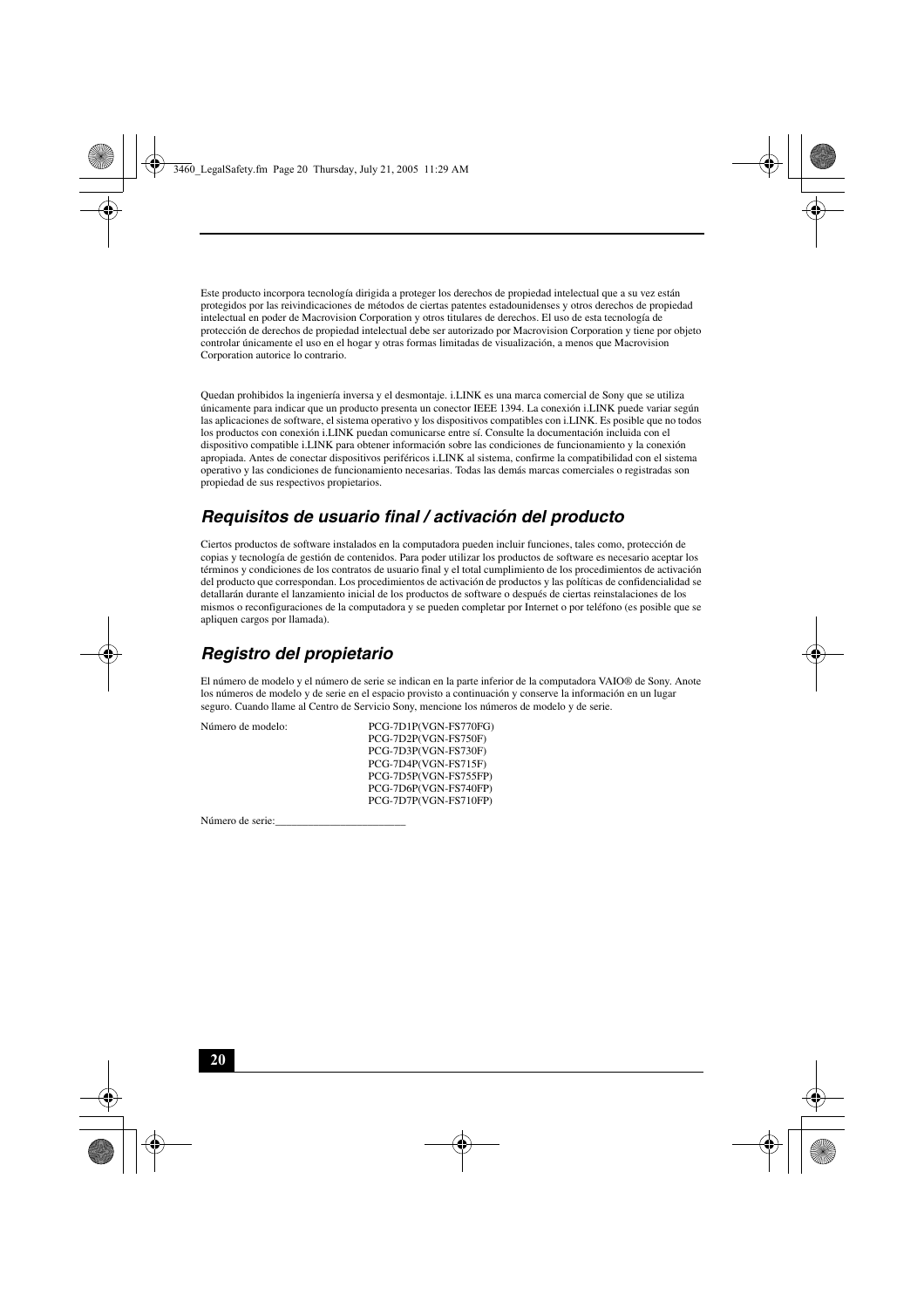#### *Especificaciones*

| Computadora:               | $cc$ 19.5 V<br>4,7 A                     |
|----------------------------|------------------------------------------|
| Adaptador ca/cc:           |                                          |
| Para PCG-7D1P(VGN-FS770FG) |                                          |
| Nombre del modelo          | PCGA-AC19V9                              |
| Entrada                    | ca 100-240 V 50-60 Hz<br>$2,2-1,0$ A     |
| Salida                     | cc $19.5 \text{ V}$ 7.7 A                |
| Para otros modelos         |                                          |
| Nombre del modelo          | $VGP-AC19V10$                            |
| Entrada                    | ca 100-240 V<br>50-60 Hz $1,3 \text{ A}$ |
| Salida                     | $cc$ 19.5 V<br>4,7 A                     |
| Batería recargable         | 4 400 mAh<br>$cc$ 11.1 V                 |

Para evitar cualquier peligro, el adaptador CA incluido se debe utilizar correctamente, según las instrucciones de funcionamiento suministradas.

#### *Información de seguridad*

#### **ADVERTENCIA**

- ❑ Para prevenir incendios y peligros de descargas eléctricas, no exponga la computadora a la lluvia ni a la humedad.
- ❑ Para evitar descargas eléctricas, no abra la carcasa. Acuda únicamente a personal calificado para realizar cualquier tipo de reparación.
- ❑ No instale cables de módem ni de teléfono durante una tormenta eléctrica.
- ❑ No instale conectores telefónicos en lugares húmedos a no ser que el conector esté diseñado específicamente para su instalación en emplazamientos húmedos.
- ❑ No toque nunca cables telefónicos o terminales telefónicos sin aislamiento, a menos que la línea telefónica haya sido desconectada en la interfaz de red.
- ❑ Actúe con cautela al instalar o modificar líneas telefónicas.
- ❑ Evite utilizar el módem durante una tormenta eléctrica.
- ❑ No utilice el módem ni el teléfono para informar de un escape de gas cerca del lugar de la fuga.
- ❑ El enchufe de teléfono debe estar lo más cerca posible de la unidad y ser fácilmente accesible.
- ❑ Los conectores i.LINK, para tarjetas de PC y USB no se suministran con fuentes de alimentación restringidas.
- ❑ No utilice la computadora ni la guarde en un ambiente que presente: Fuentes de calor, tales como radiadores o conductos de aire, luz solar directa, exceso de polvo; humedad o lluvia, vibraciones o choques mecánicos; imanes potentes o altavoces sin protección magnética; temperaturas superiores a los 35°C (95°F).
- ❑ Esta computadora ha sido diseñada para funcionar únicamente con baterías Sony genuinas.

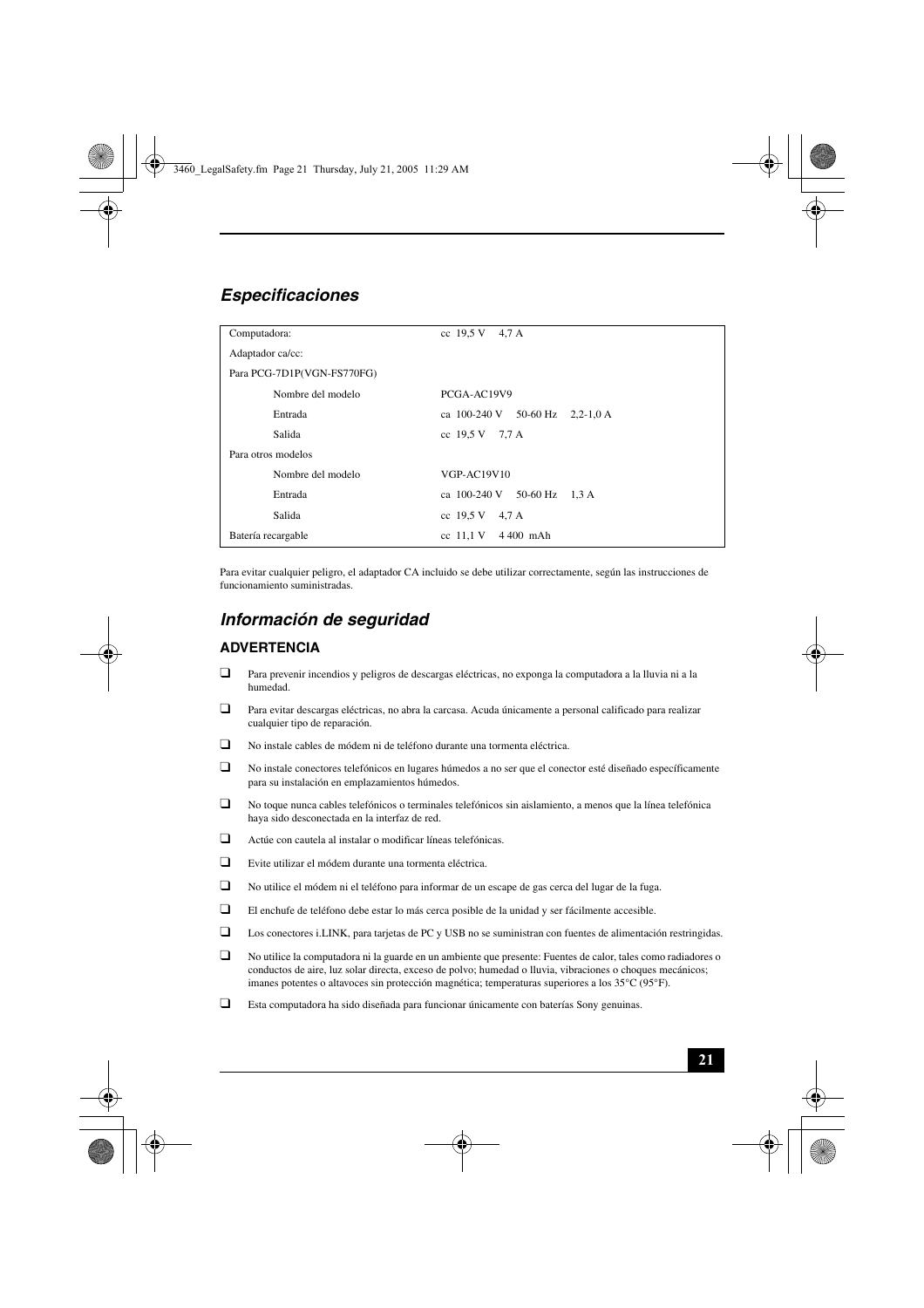$\sqrt{2}$ 

 $\bigwedge$ 



**Para cambiar la batería de reserva, póngase en contacto con el Centro de servicio Sony más cercano.**

**Precaución: El uso de instrumentos ópticos con este producto incrementará el riesgo para la vista. Debido a que el rayo láser utilizado en este producto es nocivo para los ojos, no intente desarmar la carcasa. Acuda únicamente a personal calificado para realizar cualquier tipo de reparación.**

**Peligro: Las unidades ópticas CD-RW/DVD emiten radiación láser visible e invisible al abrir la unidad. Evite la exposición directa al rayo.**

**Precaución: para reducir el riesgo de incendio, utilice únicamente cable de línea de telecomunicaciones Nº 26 AWG o mayor.**

**El uso de instrumentos ópticos con este producto incrementará el riesgo para**   $\sqrt{V}$ **la vista. Debido a que el rayo láser utilizado en este producto es nocivo para los ojos, no intente desmontar la carcasa de la unidad. Acuda únicamente a personal cualificado para realizar cualquier tipo de reparación.**

**Emite radiación láser visible e invisible al abrir la unidad. Evite la exposición directa al rayo.**

#### *Cuidado de la pantalla LCD*

- ❑ La exposición directa a los rayos del sol puede dañar la pantalla LCD. Tenga cuidado cuando utilice la computadora cerca de una ventana.
- ❑ No raye la pantalla LCD ni ejerza presión sobre ella ya que esto podría provocar un funcionamiento defectuoso.
- ❑ El uso de la computadora a bajos niveles de temperatura puede producir una imagen residual en la pantalla. Esto no implica un funcionamiento defectuoso. Cuando la computadora vuelva a temperatura normal, la pantalla funcionará normalmente.
- ❑ La suba de temperatura de la pantalla durante su funcionamiento es normal y no indica anomalía ni defecto en el equipo.
- ❑ La pantalla LCD ha sido fabricado utilizando tecnología de alta precisión. Sin embargo, podrían aparecer continuamente unos diminutos puntos negros o puntos brillantes (rojos, azules o verdes) en la pantalla LCD. Esto es el resultado normal del proceso de fabricación y no indica una anomalía.

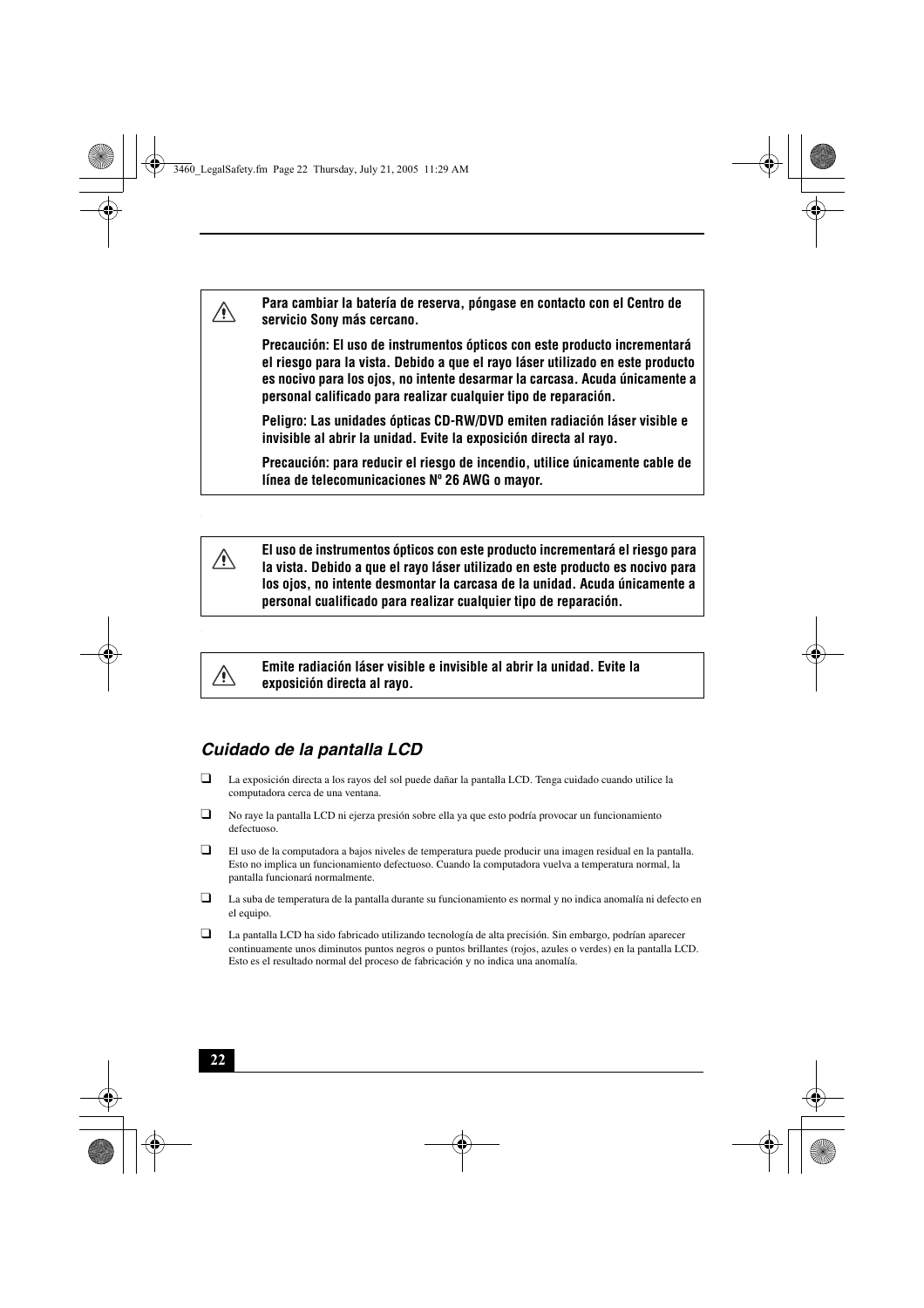